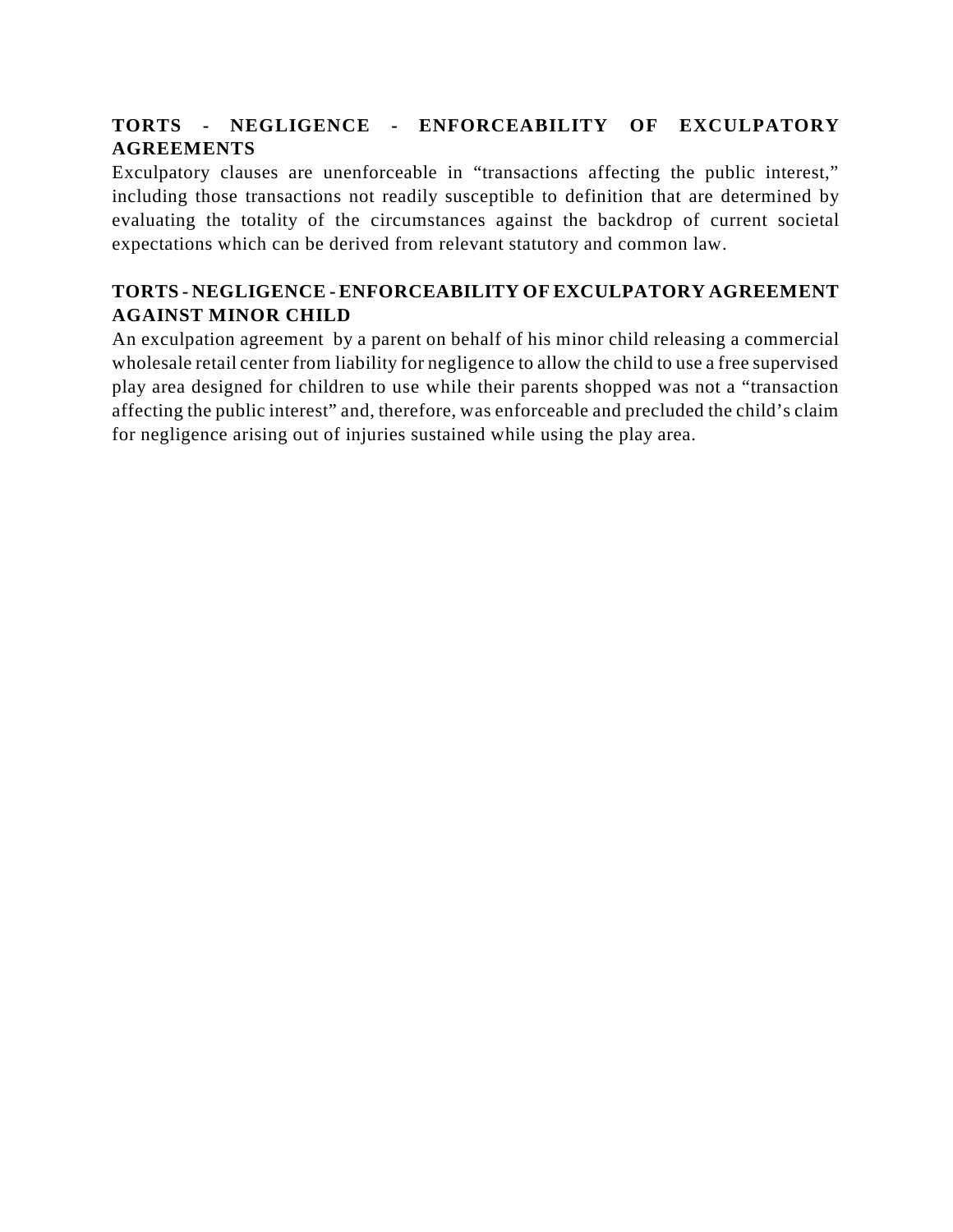## IN THE COURT OF APPEALS OF MARYLAND

No. 99

September Term, 2012

BJ'S WHOLESALE CLUB, INC.

v.

RUSSELL ROSEN, Individually, etc., et al.

> Barbera, C.J. Harrell Battaglia Greene Adkins McDonald Raker, Irma S. (Retired, Specially Assigned),

> > JJ.

Opinion by Battaglia, J. Adkins and McDonald, JJ., dissent.

Filed: November 27, 2013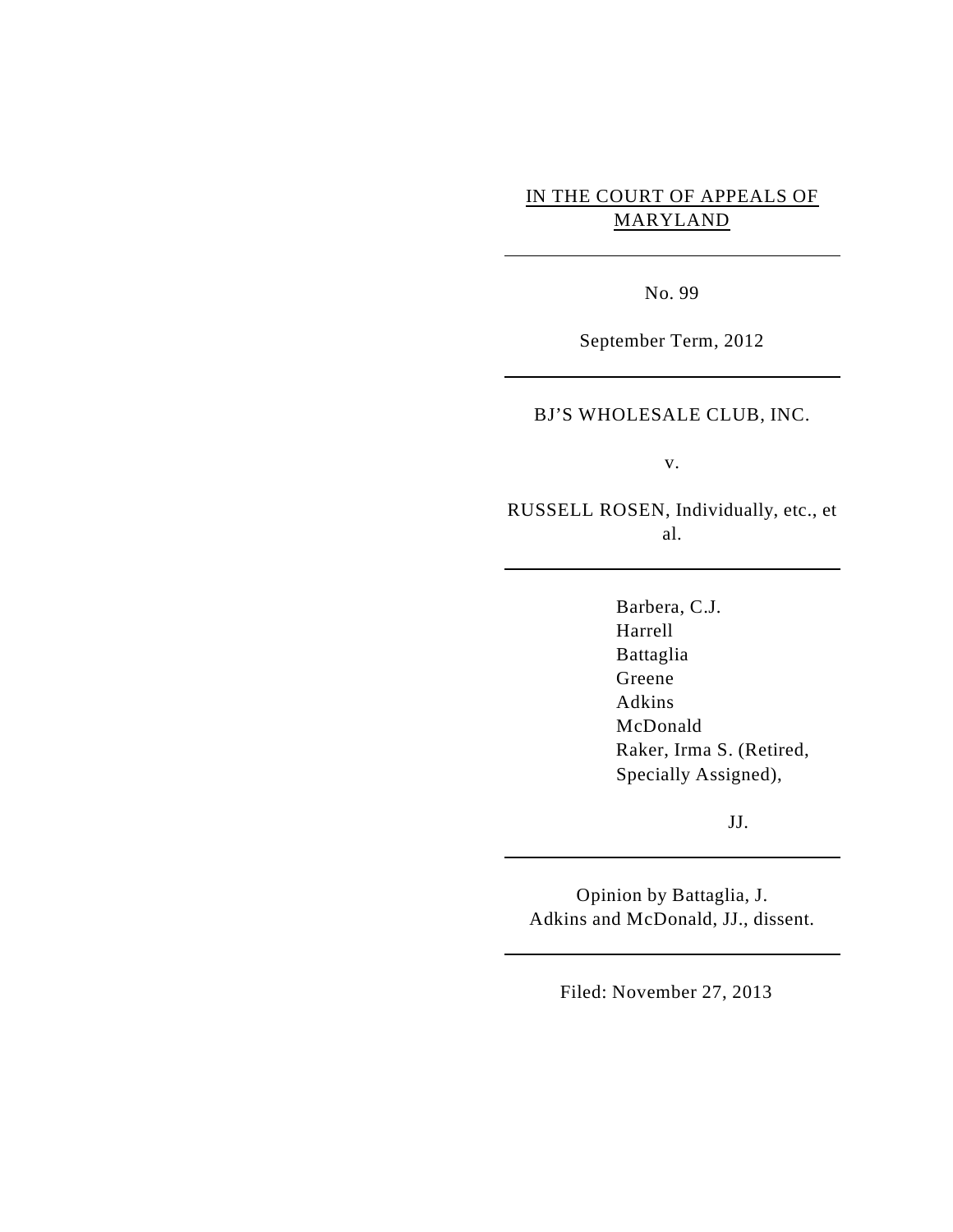This case requires us to consider the enforceability of a clause, which contained both an exculpatory provision and indemnification language, in an agreement executed by a parent on behalf of his minor son permitting his son's use of a free supervised play area called the "Incredible Kids' Club" (Kids' Club) offered by BJ's Wholesale Club, Inc. (BJ's), a commercial wholesale retail center at its location in Owings Mills, Maryland. The Kids' Club contained a number of different amusement items, including, for instance, a plastic apparatus called "Harry the Hippo" for children to use while their parents shopped.

To use the Kids' Club, BJ's requires parents to sign an agreement, entitled "BJ's Incredible Kids' Club Rules" mandating usage restrictions<sup>1</sup> and, more pertinent to this matter, also contains an exculpatory clause that provides that:

I hereby acknowledge that the participation in BJ's Incredible Kids Club (the "Play Center") is a benefit offered to me as a part of my BJ's Wholesale Club membership. I further acknowledge that I have read, understood and I voluntarily agree to abide by all of the rules appearing above and/or rules as posted in the Play Center and registration area. In consideration for this service, I, individually and on behalf of my child, do hereby waive, release and forever discharge BJ's Wholesale Club, Inc.; its subsidiaries and affiliates and their respective agents, employees, officers, directors, shareholders, successors and assigns from any and all claims and causes of action of any kind or nature which are in any way related, directly or indirectly, to the use of Play Center which I may have or that hereafter may accrue including any such claims or causes of action caused in whole or in part by the negligence of BJ's Wholesale Club, Inc., its subsidiaries and affiliates, and their respective agents, employees, officers, directors, successors and assigns. I understand that my child is here at my own risk and expense and agree that neither I nor my child

<sup>&</sup>lt;sup>1</sup> These rules included, *inter alia*, that the Kids' Club was to be used only by toilet trained children, it was to be used for a maximum of ninety minutes, and that BJ's reserved the right to exclude children from the Kids' Club if it determined that the child had a contagious or communicable disease.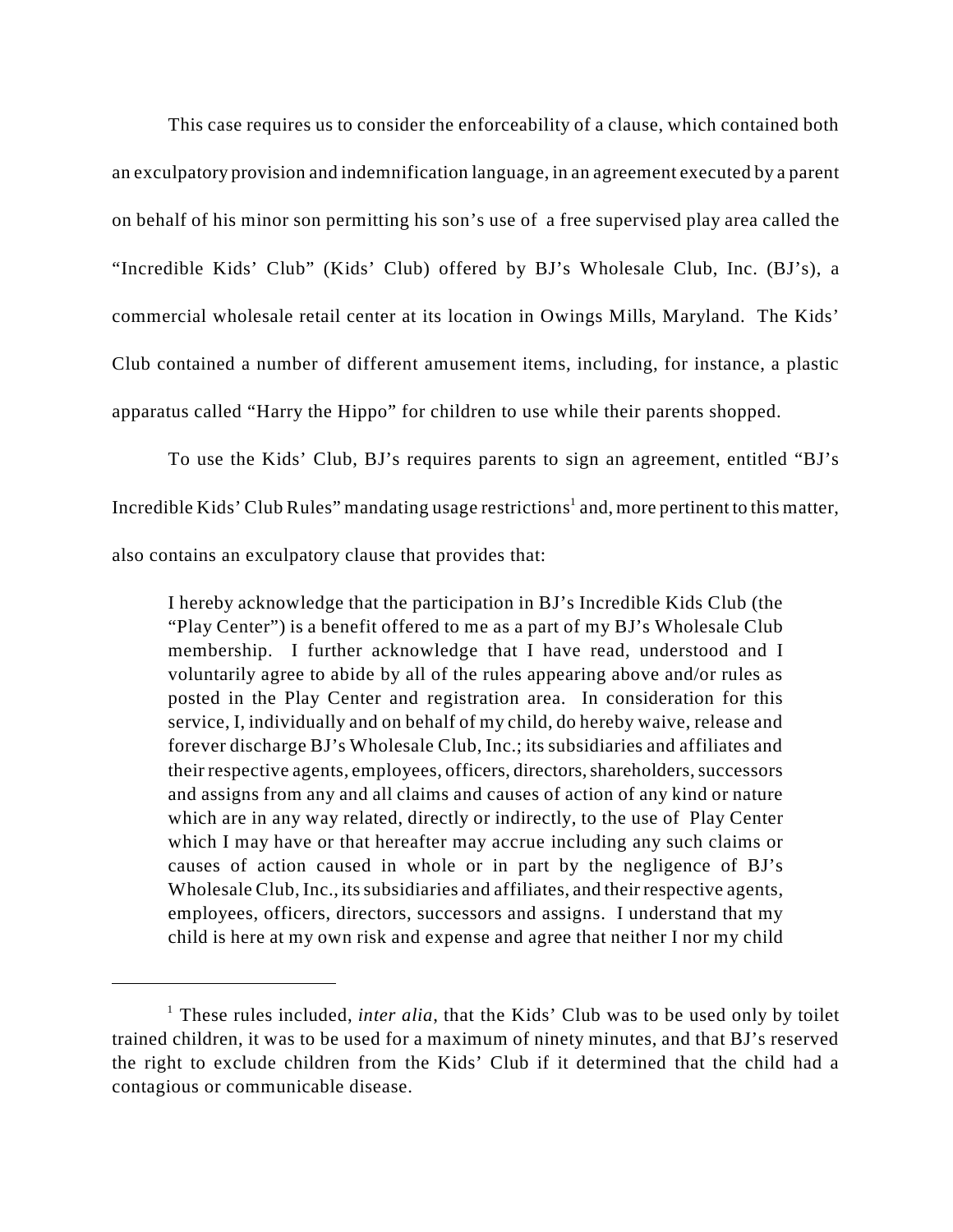will bring any claim or cause of action of any kind or nature against BJ's Wholesale Club, Inc., its subsidiaries and affiliates and their respective agents, employees, officers, directors, successors and assigns.

Immediately below in the same paragraph is found an indemnification clause:

I further agree to indemnify, defend and hold harmless BJ's Wholesale Club, Inc., its subsidiaries and affiliates and their respective agents, employees, officers, directors, successors and assigns from any claims or causes of action of any kind arising from my or my child's use of the Play Center. By placing my signature below, I acknowledge and agree that I have read this agreement, understood all of the terms and conditions contained herein, and that this agreement will be in full force and effect during each of my or my child's visit to the Play Center. This agreement shall remain in full force and effect at all times whether my child is dropped off at the Play Center by me or any one else.

This language appears in smaller font than the remaining agreement, but is printed in bold letters just above the line for the parent or guardian's signature.<sup>2</sup>

On July 17, 2005, Russell Rosen executed the "BJ's Incredible Kids' Club Rules,"

inclusive of both the exculpation and indemnification clauses, on behalf of his three minor children, including his son, Ephraim Rosen. Approximately fifteen months later, Beily Rosen, his wife, went shopping at the BJ's' Owings Mills location and dropped off then fiveyear old Ephraim at the Kids' Club where, according to the Rosens' Complaint filed in the Circuit Court for Baltimore County, Ephraim was injured:

7. [T]he play area was under the control and supervision of BJ's and its agents and employees, and BJ's had actual or apparent control of the play area.

 $2$  The Rosens have not argued that the Incredible Kids' Club Rules agreement was unconscionable as was discussed in *Walther v. Sovereign Bank*, 386 Md. 412, 430, 872 A.2d 735, 746 (2005).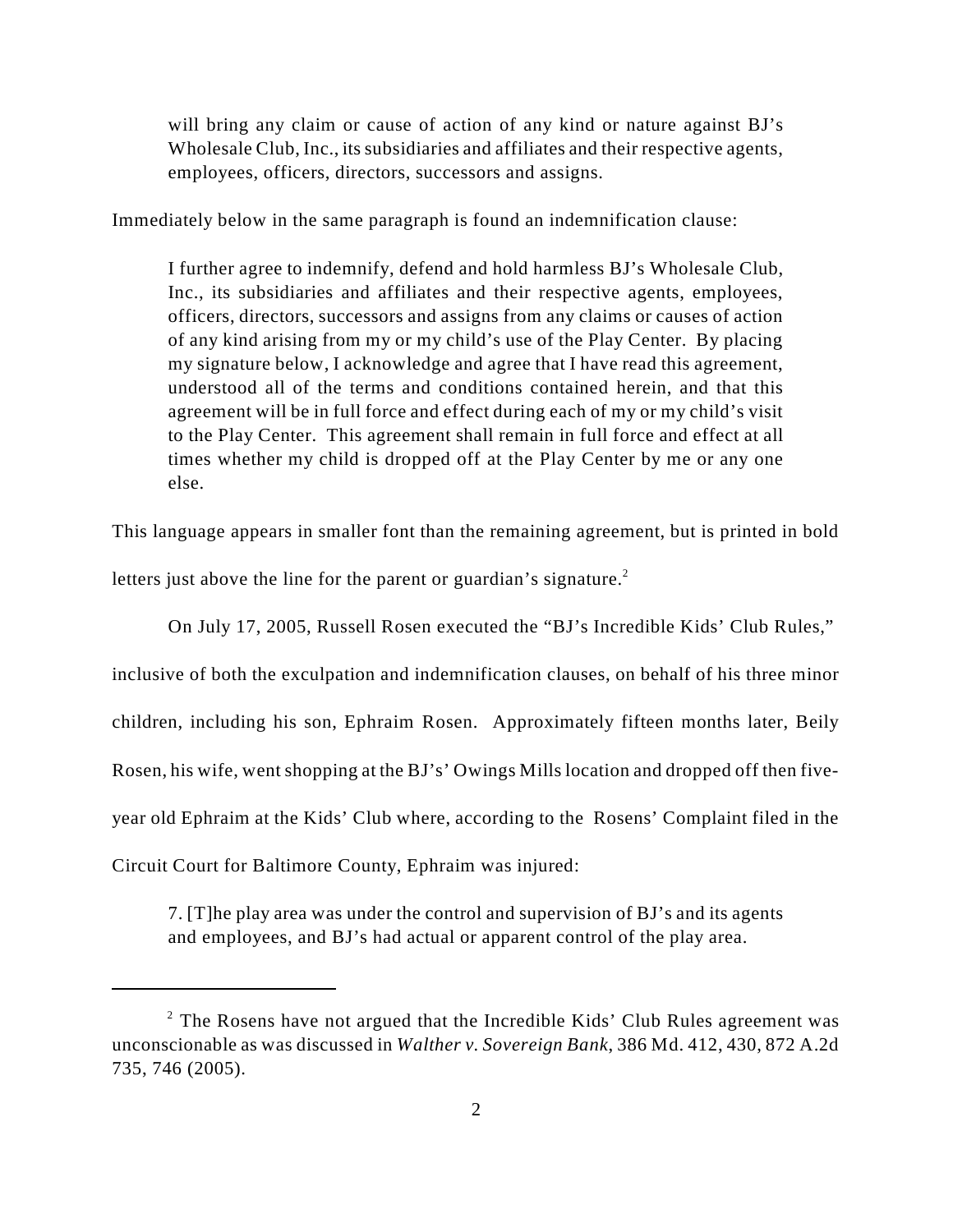8. The play area consisted of a number of different amusement items for children. The entire play area is covered by carpet. In most of the play area, the carpet covers a thick layer of resilient foam padding. In other areas, the carpet was adhered directly to a concrete floor. There were no markings to delineate where the floor was padded and where it was not.

9. On October 22, 2006, Beily Rosen went shopping at BJ's with Ephraim. She left Ephraim in the play area.

10. While in the play area, Ephraim was playing on an elevated plastic play apparatus known as Harry the Hippo.

11. The Hippo was approximately 38" high at its peak and varied in height along the rest of the structure.

12. The Hippo was placed in such a manner that a child who fell forward would land directly on top of the concrete floor covered by only a thin layer of carpet.

13. Ephraim fell off the front of the structure landing head first directly on the concrete floor covered only by a thin layer of carpet.

14. Ephraim was crying profusely after the fall. His mother was notified to retrieve Ephraim from the play area.

15. That day Ephraim was taken to Sinai Hospital in Baltimore, Maryland. A CT scan of his head revealed that Ephraim had suffered a large acute epidural hematoma in the right temporal, and parietal convexity with extensive mass  $effect.$ <sup>[3]</sup>

16. Ephraim was transferred to Johns Hopkins in Baltimore, Maryland. There he underwent an emergent, right frontal temporal parietal craniectomy for evacuation of the epidural hematoma. $^{[4]}$  The surgery saved Ephraim's life.

The Complaint plead a cause of action in negligence, asserting that:

<sup>&</sup>lt;sup>3</sup> According to Stedman's Medical Dictionary, a hematoma refers to a "localized mass of extravasated blood that is relatively or completely confined within an organ or tissue, a space, or a potential space; the blood is usually clotted (or partly clotted), and, depending on its duration, may manifest various degrees of organization and decolorization." Stedman's Medical Dictionary 863 (28th ed. 2006). The location of the hematoma, the "temporal" region, is defined as the "surface [region] of the head corresponding approximately to the outlines of the temporal bone." *Id.* at 1667.

<sup>&</sup>lt;sup>4</sup> According to Stedman's Medical Dictionary, a craniectomy is an "[e]xcission of a portion of the skull, without replacement of the bone." Stedman's Medical Dictionary 454 (28th ed. 2006).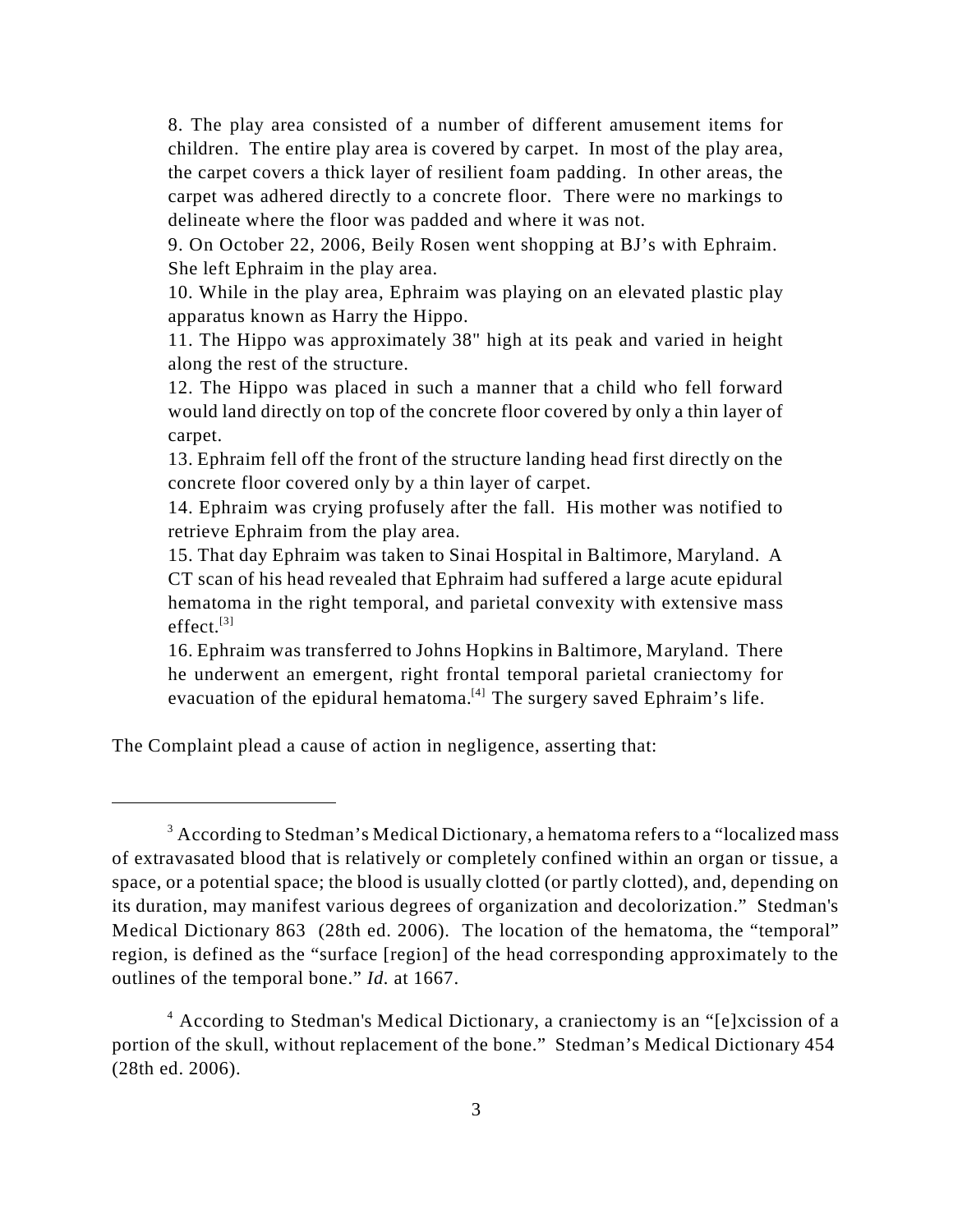17. BJ's had a duty to exercise reasonable care to protect its patrons in the play area from injury.

18. BJ's agents and employees knew or should have known that placing an elevated play structure directly over carpet adhered to a concrete floor would pose a danger to children playing there.

19. BJ's breached its duty of care by placing The Hippo in an area without sufficient padding.

BJ's filed an Answer containing a general denial; after the parties began discovery, BJ's

filed a counterclaim against the Rosens, alleging breach of contract for failing to indemnify,

defend, and hold BJ's harmless pursuant to the indemnification clause.

Thereafter, BJ's filed a motion for summary judgment under Rule  $2-501<sup>5</sup>$  alleging that

 $<sup>5</sup>$  Rule 2-501 provides in relevant part:</sup>

a) **Motion.** Any party may make a motion for summary judgment on all or part of an action on the ground that there is no genuine dispute as to any material fact and that the party is entitled to judgment as a matter of law. The motion shall be supported by affidavit if it is (1) filed before the day on which the adverse party's initial pleading or motion is filed or (2) based on facts not contained in the record.

(b) **Response.** A response to a written motion for summary judgment shall be in writing and shall (1) identify with particularity each material fact as to which it is contended that there is a genuine dispute and (2) as to each such fact, identify and attach the relevant portion of the specific document, discovery response, transcript of testimony (by page and line), or other statement under oath that demonstrates the dispute. A response asserting the existence of a material fact or controverting any fact contained in the record shall be supported by an affidavit or other written statement under oath.

\* \* \*

(continued...)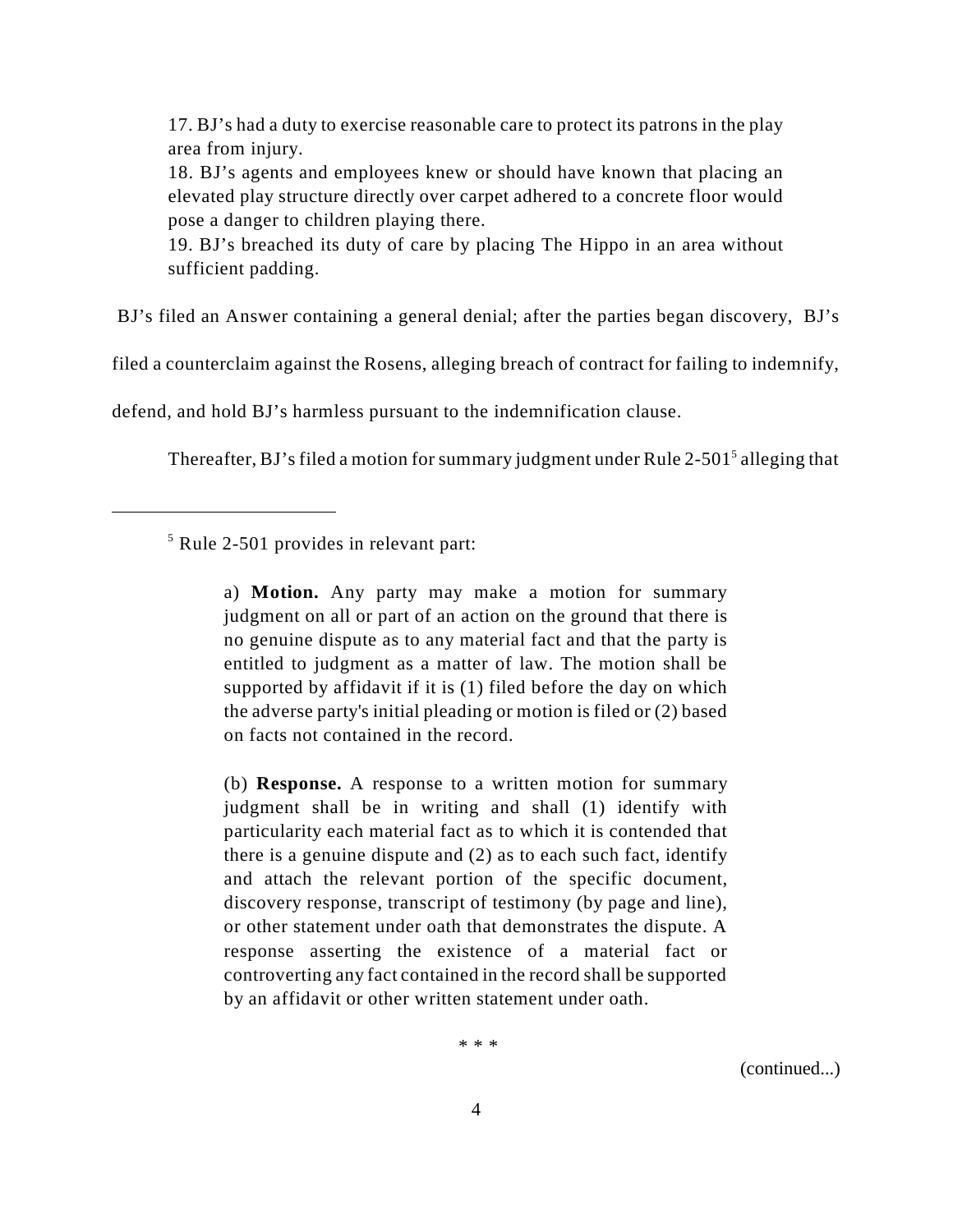no factual matters were in dispute and that, pursuant to our decision in *Wolf v. Ford*, 335 Md.

525, 644 A.2d 522 (1994), the exculpatory clause was valid and barred the Rosens' claims as a matter of law.<sup>6</sup> The Rosens filed an opposition, contending that, among other things, the exculpatory and indemnification clauses were unenforceable, because they violated Maryland's public policy interest of protecting children.

After holding a hearing, Judge Thomas J. Bollinger, Sr., of the Circuit Court for

Baltimore County granted summary judgment for BJ's:

The issue before the Court is one of first impression in Maryland. The question is the enforceability of an exculpatory clause signed by one or more of the parents on behalf of their minor child. The Plaintiffs argue that enforcement of such agreements should be void for being against public

(f) **Entry of Judgment.** The court shall enter judgment in favor of or against the moving party if the motion and response show that there is no genuine dispute as to any material fact and that the party in whose favor judgment is entered is entitled to judgment as a matter of law. By order pursuant to Rule 2-602 (b), the court may direct entry of judgment (1) for or against one or more but less than all of the parties to the action, (2) upon one or more but less than all of the claims presented by a party to the action, or (3) for some but less than all of the amount requested when the claim for relief is for money only and the court reserves disposition of the balance of the amount requested. If the judgment is entered against a party in default for failure to appear in the action, the clerk promptly shall send a copy of the judgment to that party at the party's last known address appearing in the court file.

 $\delta$  The parties agreed to stay discovery pending resolution of the enforceability of the exculpatory and indemnification provisions, which was ratified in a court order.

<sup>(...</sup>continued)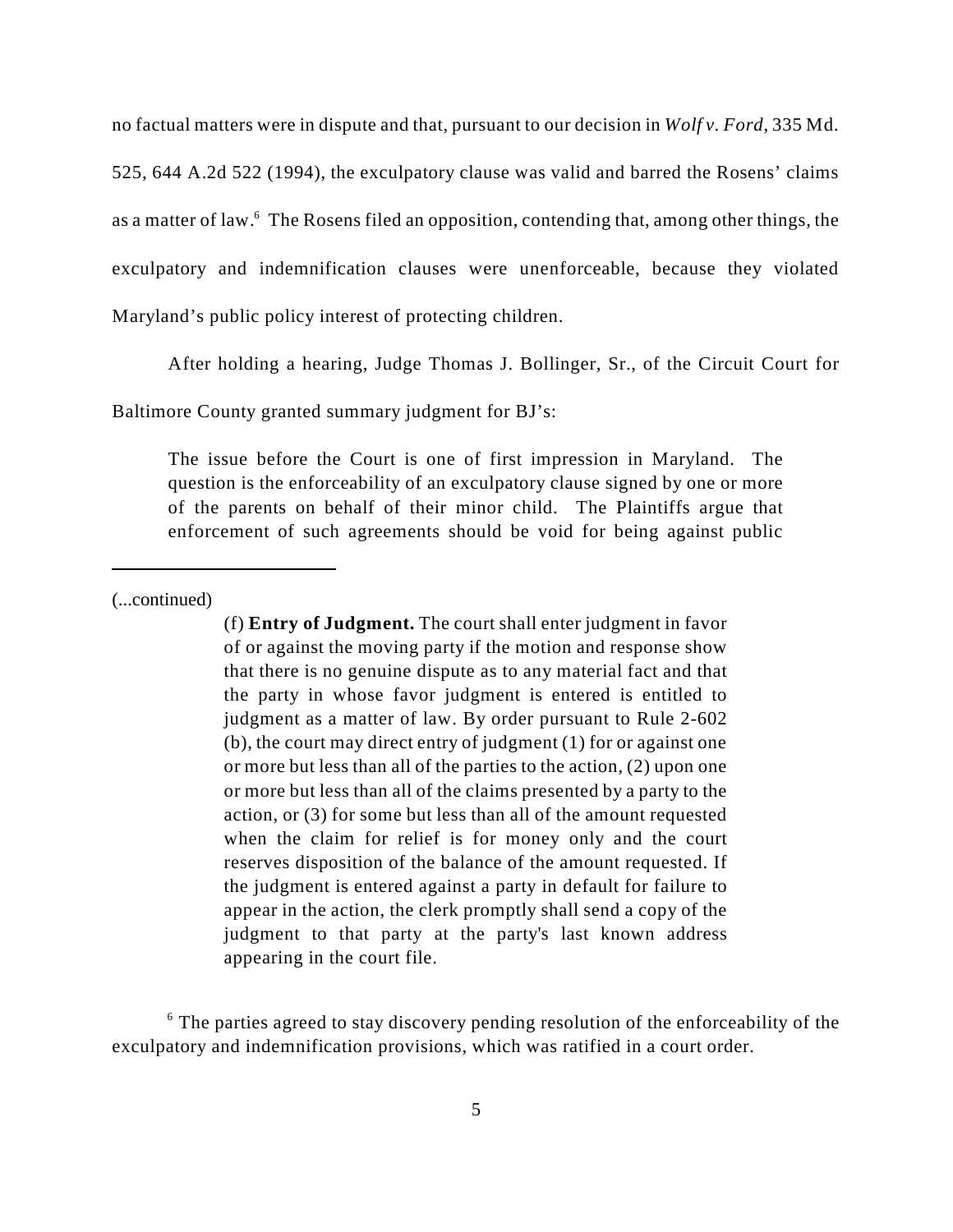policy.

Since Maryland has yet to establish any alternative law for adults who sign exculpatory clauses for their children [the trial court] must use the general rule in determining the validity of [the] agreement. Generally, Maryland Courts will uphold exculpatory clauses that are executed by adults on their own behalf. Wolf v. Ford, 335 Md. 525, 535 (1994). "There are circumstances, however, under which the public interest will not permit an exculpatory clause in a contract[]." Id. at 531. "Public policy will not permit exculpatory agreements in transactions affecting the public interest." Id. at 532. "The ultimate determination of what constitutes the public interest must be made considering the totality of the circumstances of any given case against the backdrop of current societal expectations." Id. at 535.

While this Court recognizes that the Maryland Court of Appeals has intended to create a public interest exception, without further guidance, this Court is not capable of evaluating "the totality of the circumstances" against a "backdrop of current societal expectations." Id. Consequently, this Court lacks any ability to pronounce public policy grounds to invalidate the clause that Mr. Rosen signed on behalf of his minor child.

(alteration in original).<sup>7</sup> The Rosens filed a timely notice of appeal in the Court of Special

Appeals, and in a reported opinion, the Court of Special Appeals reversed. *Rosen v. BJ's*

*Wholesale Club, Inc.*, 206 Md. App. 708, 716, 51 A.3d 100 (2012).

In so doing, the Court of Special Appeals struck down the exculpation and indemnification clauses, acknowledging that while our decision in *Wolf* validated exculpatory clauses, "[t]here are circumstances . . . under which the public interest will not permit an exculpatory clause in a contract[.]" *Id.* at 716, 51 A.3d at 105, quoting *Wolf*, 335 Md. at 531, 644 A.2d 522 (alterations in original). Our intermediate appellate court explored authority

 $\frac{7}{7}$  The Rosens, thereafter, filed a motion to alter or amend judgment pursuant to Rule 2-534, which was denied.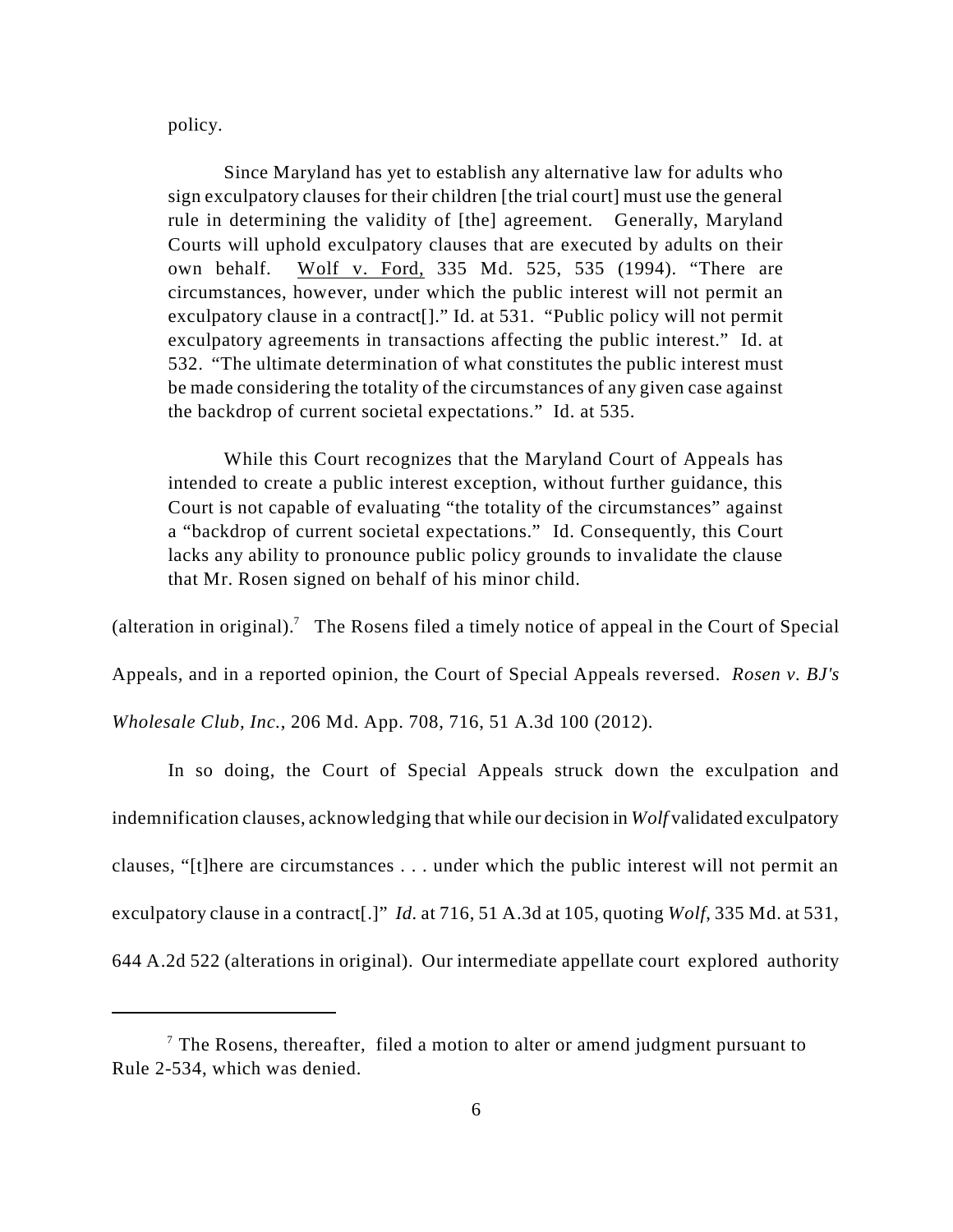from our sister states such as that from New Jersey, *Hojnowski v. Vans Skate Park,* 901 A.2d 381 (N.J. 2006)*,* and Florida, *Kirton v. Fields*, 997 So.2d 349 (Fla. 2008), to bolster its conclusion that an agreement entered into by a parent barring a future negligence claim asserted by a child against a commercial enterprise is unenforceable. *Rosen*, 206 Md. App. at 719-22, 51 A.3d at 107-10. The court further opined that the State has a "*parens patrie* interest in caring for those, such as minors, who cannot care for themselves [that] tilts the scales in favor of invalidating a parent's agreement to release his or her child's future tort claims against 'commercial enterprise[s],'" *id.* at 727, 51 A.3d at 112, quoting *In re Najasha B.*, 409 Md. 20, 33, 972 A.2d 845 (2009), which "'derive economic benefit from' the provision of their services, [so that] 'they are better able to bear the costs associated with injuries than the children or their families,' as they can 'spread the costs of insurance among [their] customers.'" *Id.* at 728, 51 A.3d at 112, quoting *Hojnowski,* 901 A.2d at 388.

BJ's petitioned this Court for a writ of certiorari, which we granted, to consider:

1. In limiting its analysis and holding to "commercial enterprises," did the Court of Special Appeals incorrectly create a distinction not previously recognized in determining the validity of exculpatory agreements in Maryland?

2. Did the Court of Special Appeals err in both disregarding and misinterpreting Maryland public policy in adopting what it described as the "majority view"?

3. Did the Court of Special Appeals err in applying the same flawed public policy rationale in holding the indemnification clause invalid? $[8]$ 

<sup>&</sup>lt;sup>8</sup> Because we conclude that the exculpatory provision is enforceable, thereby precluding the Rosens' claim as a matter of law, we do not reach BJ's third question.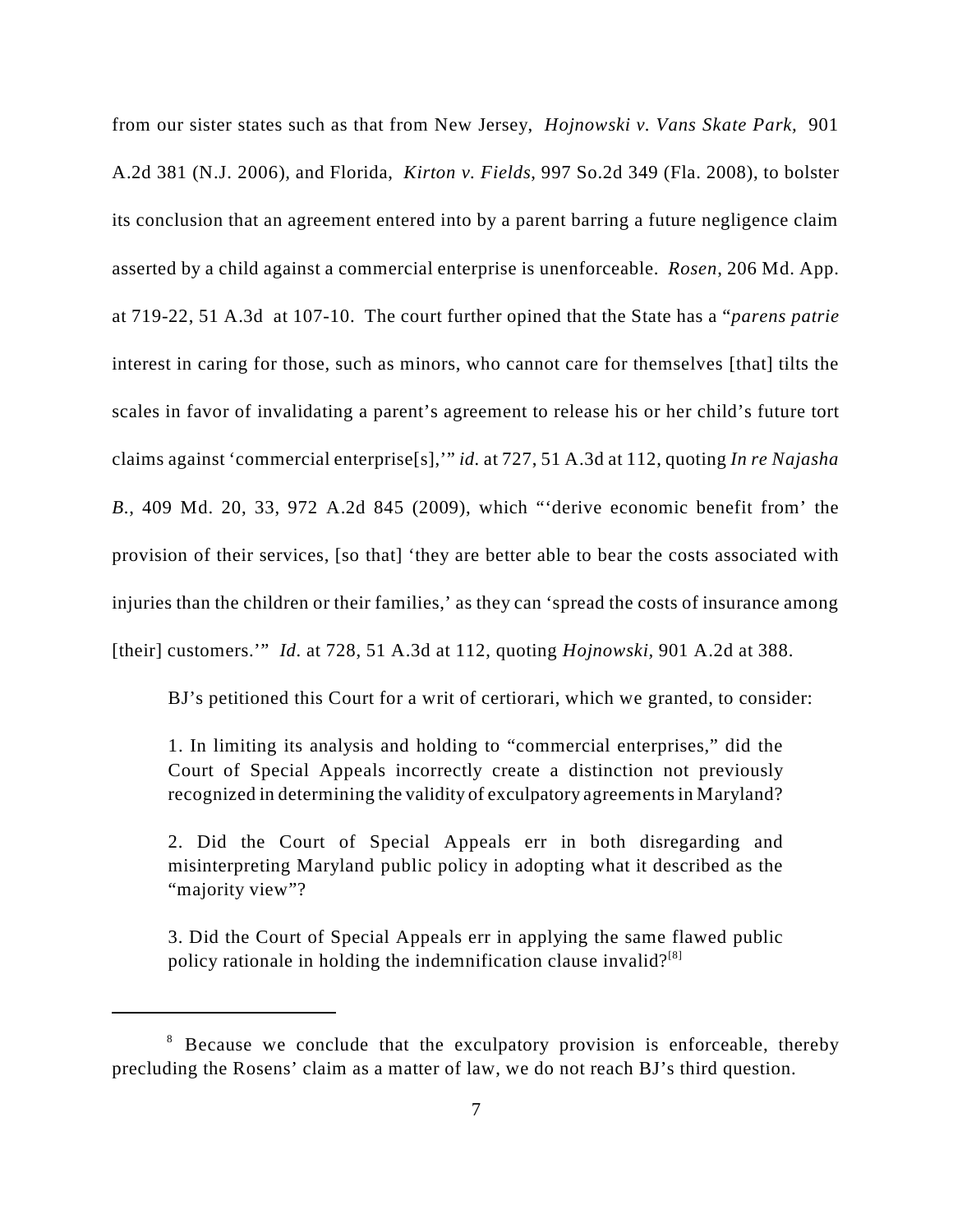*BJ's Wholesale Club v. Rosen*, 429 Md. 528, 56 A.3d 1241 (2012). All of these questions essentially ask us to review the trial court's decision *de novo*, as only matters of law present themselves. *See, e.g.*, *Uninsured Employers' Fund v. Danner*, 388 Md. 649, 658, 882 A.2d 271, 277 (2005); *Johnson v. Mayor & City Council of Baltimore City*, 387 Md. 1, 6, 874 A.2d 439, 442 (2005). These questions, moreover, require us to consider the contours of our decision in *Wolf*, which held that an exculpatory agreement will be permitted except in certain circumstances, including "in transactions affecting the public interest." *Wolf*, 335 Md. at 531-32, 644 A.2d at 525-26.

Initially, BJ's argues that we should refrain from opining on the enforcement of an exculpatory clause against a minor child in the absence of any legislation prohibiting such clauses, arguing that "declaration of public policy [is] best left to the Legislature." For this proposition, BJ's counsel relied at oral argument on our recent decision in *Warr v. JMGM Group, LLC*, 433 Md. 170, 70 A.3d 347(2013), in which we declined to adopt dram shop liability.<sup>9</sup> That case, however, is inapposite; in *Warr* the Legislature had previously considered, and declined to adopt on a number of occasions, the policy the Petitioners in *Warr* sought, while in the present case, as conceded by counsel at oral argument, the validity

<sup>&</sup>lt;sup>9</sup> "The term 'dram shop liability' refers to '[c]ivil liability of a commercial seller of alcoholic beverages for personal injury caused by an intoxicated customer.' Blacks Law Dictionary 568 (9th ed. 2009). 'Dram shop' is an archaic term for a bar or tavern. Black's Law Dictionary 567. The term 'dram' is an antiquated unit of fluid measurement, equivalent to one eighth of a liquid ounce, used by apothecaries; its use in the phrase 'dram shop' was a result of the fact that taverns often sold hard alcohol by the dram." *Warr v. JMGM Group, LLC*, 433 Md. 170, 173 n.1, 70 A.3d 347, 349 n.1 (2013) (alteration in original).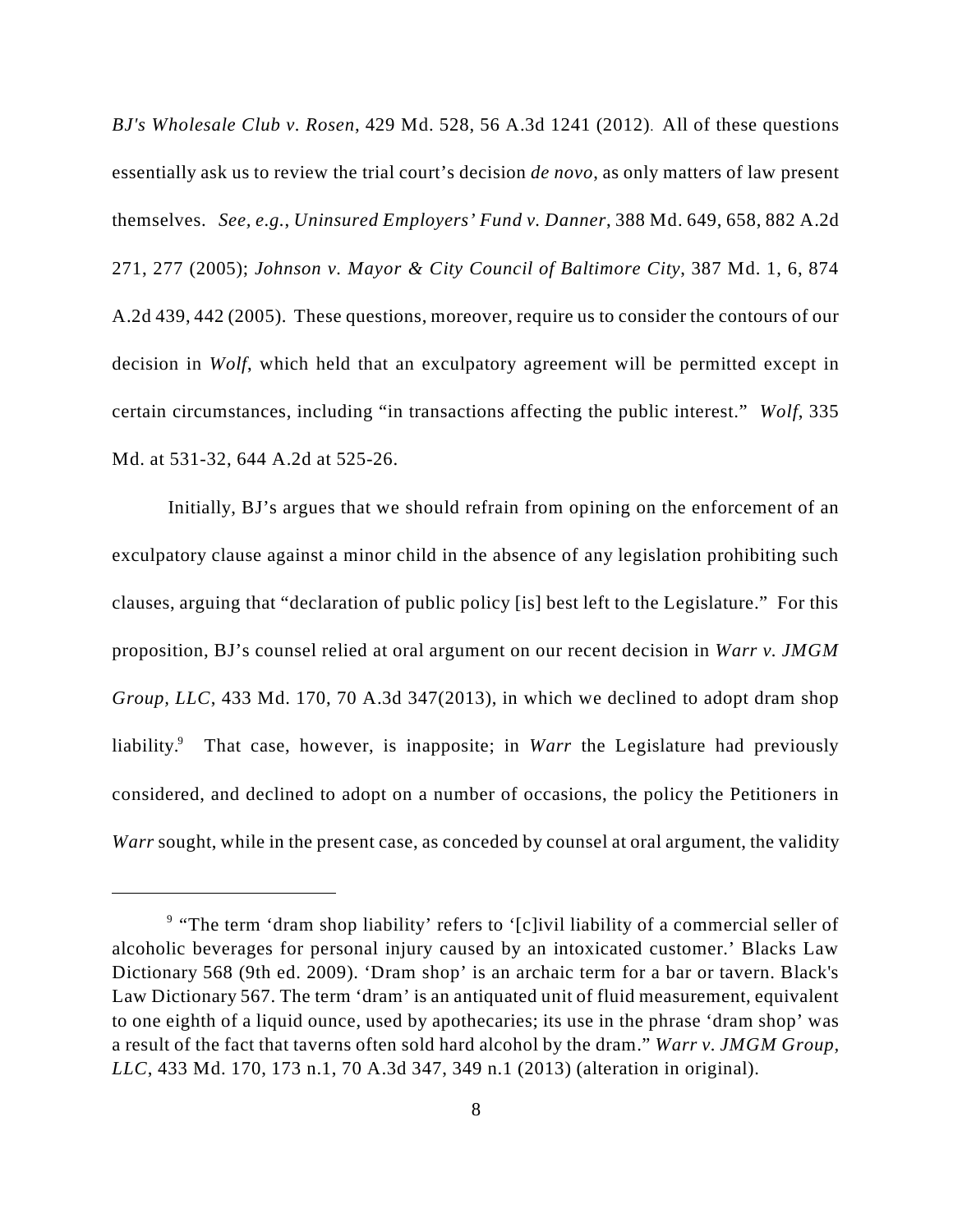or lack thereof of exculpatory agreements executed by a parent on behalf of a minor child, has not been considered by the Legislature.

An exculpatory clause is a "contractual provision relieving a party from liability resulting from a negligent or wrongful act." Black's Law Dictionary (9th ed. 2009). By entering into an exculpatory agreement, "the parties expressly . . . agree in advance that the defendant is under no obligation of care for the benefit of the plaintiff, and shall not be liable for the consequences of conduct which would otherwise be negligent." *Wolf,* 335 Md. at 531, 644 A.2d at 525, quoting W. Page Keeton, et al., Prosser and Keeton on the Law of Torts, § 68, at 482 (5th ed. 1984) and citing Restatement (Second) of Contracts § 195 (1981). We have had occasion to address the validity of exculpatory clauses most recently in  $Wolf_{\cdot}^{10}$ determining that "[i]n the absence of legislation to the contrary, exculpatory clauses are generally valid, and the public policy of freedom of contract is best served by enforcing the

 $10$  We first considered the enforceability of an exculpation agreement when executed by an adult on her own behalf in *Eastern Avenue Corp. v. Hughes*, 228 Md. 477, 180 A.2d 486 (1962), in which a tenant sued her landlord for injuries she sustained after tripping over a raised area in the parking lot adjacent to her building. Bertha Hughes had previously executed a lease agreement containing an exculpatory clause, which stated that the landlord would not be held liable for injuries arising from "failure to keep the demised premises in repair." *Id.* at 480, 180 A.2d at 488. After suit was filed, the jury awarded the tenant damages and the trial court denied the landlord's motion notwithstanding the verdict. We reversed, and in so doing, we noted that "[a]lmost all of the courts that have passed on the question have held exculpatory clauses valid," and we were, therefore, "constrained to follow the great weight of authority." *Id.* at 479, 180 A.2d at 488. The General Assembly has subsequently declared that, in the context of landlord-tenant agreements, such exculpatory clauses in leases as void as against public policy. Md. Code (1974, 2010 Repl. Vol.), § 8-105 of the Real Property Article.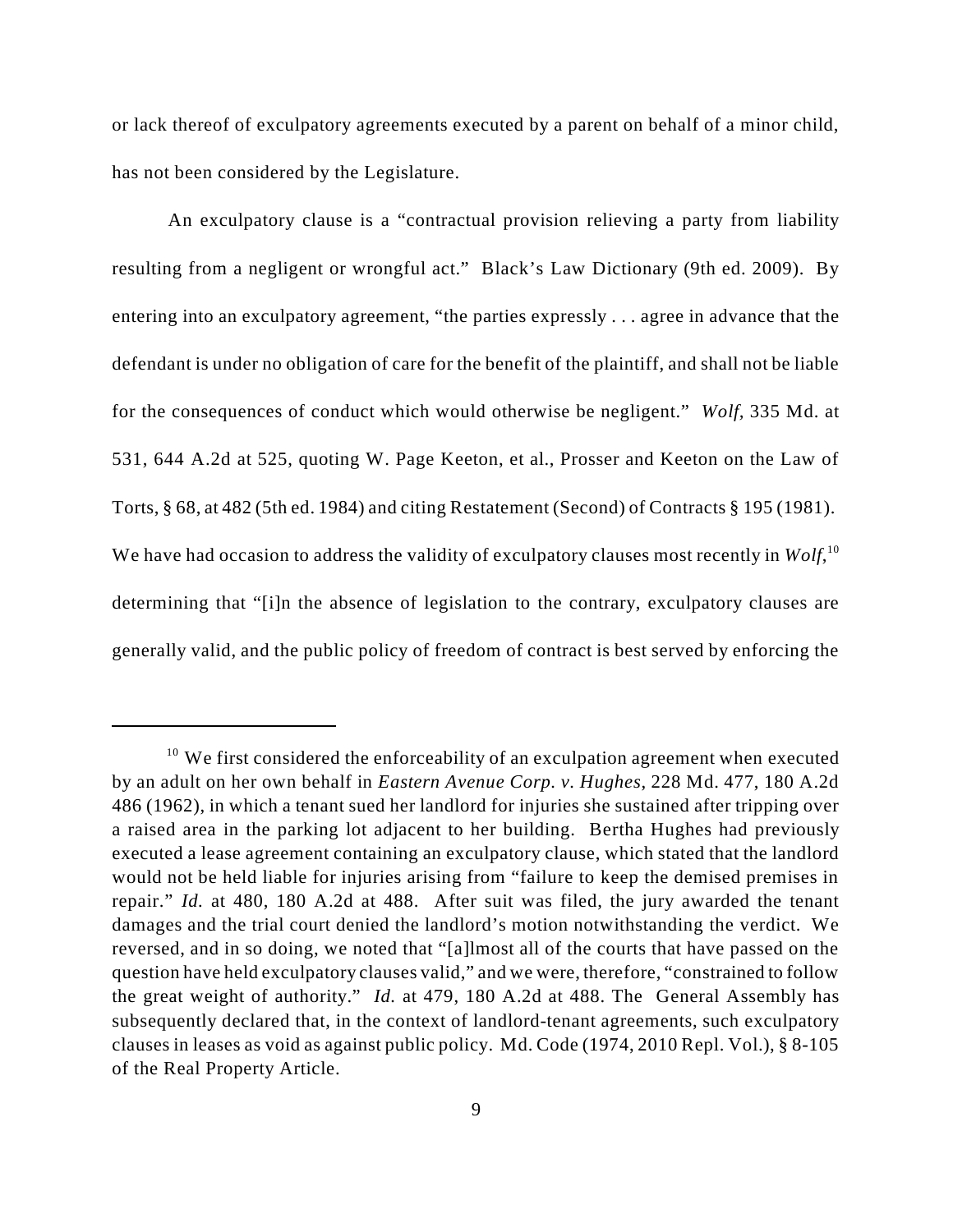provisions of the clause." *Id.* at 531, 644 A.2d at 525. We also have opined that exculpatory clauses are to be construed strictly, requiring that the language of any such clause "clearly and specifically indicates the intent to release the defendant from liability for personal injury caused by the defendant's negligence." *Adloo v. H.T. Brown Real Estate, Inc.*, 344 Md. 254, 266, 686 A.2d 298, 304 (1996), quoting *Barnes v. New Hampshire Karting Ass'n*, 509 A.2d 151, 154 (N.H. 1986).

In *Wolf*, after articulating the general acceptance of exculpatory clauses, we elucidated various exceptions to their validity. Persuaded by the rigor of *Winterstein v. Wilcom*, 16 Md. App. 130, 293 A.2d 821(1972), we recognized that there were circumstances in which enforcement of an exculpatory clause could be precluded, the first two being:

First, a party will not be permitted to excuse its liability for intentional harms or for the more extreme forms of negligence, i.e., reckless, wanton, or gross. *Winterstein*, 16 Md.App. at 136, 293 A.2d at 824; Restatement, Second, Contracts § 195(1); Keeton, *supra*. Second, the contract cannot be the product of grossly unequal bargaining power. "When one party is at such an obvious disadvantage in bargaining power that the effect of the contract is to put him at the mercy of the other's negligence, the agreement is void as against public policy." *Winterstein*, 16 Md.App. at 135-36, 293 A.2d at 824; Keeton, *supra*.

*Wolf*, 335 Md. at 531, 644 A.2d at 526. The third circumstance precluding enforceability was

when a transaction affects the public interest:

Third, public policy will not permit exculpatory agreements in transactions affecting the public interest. *Winterstein*, 16 Md.App. at 136, 293 A.2d at 824. This last category includes the performance of a public service obligation, e.g., public utilities, common carriers, innkeepers, and public warehousemen. It also includes those transactions, not readily susceptible to definition or broad categorization, that are so important to the public good that an exculpatory clause would be "patently offensive," such that "'the common sense of the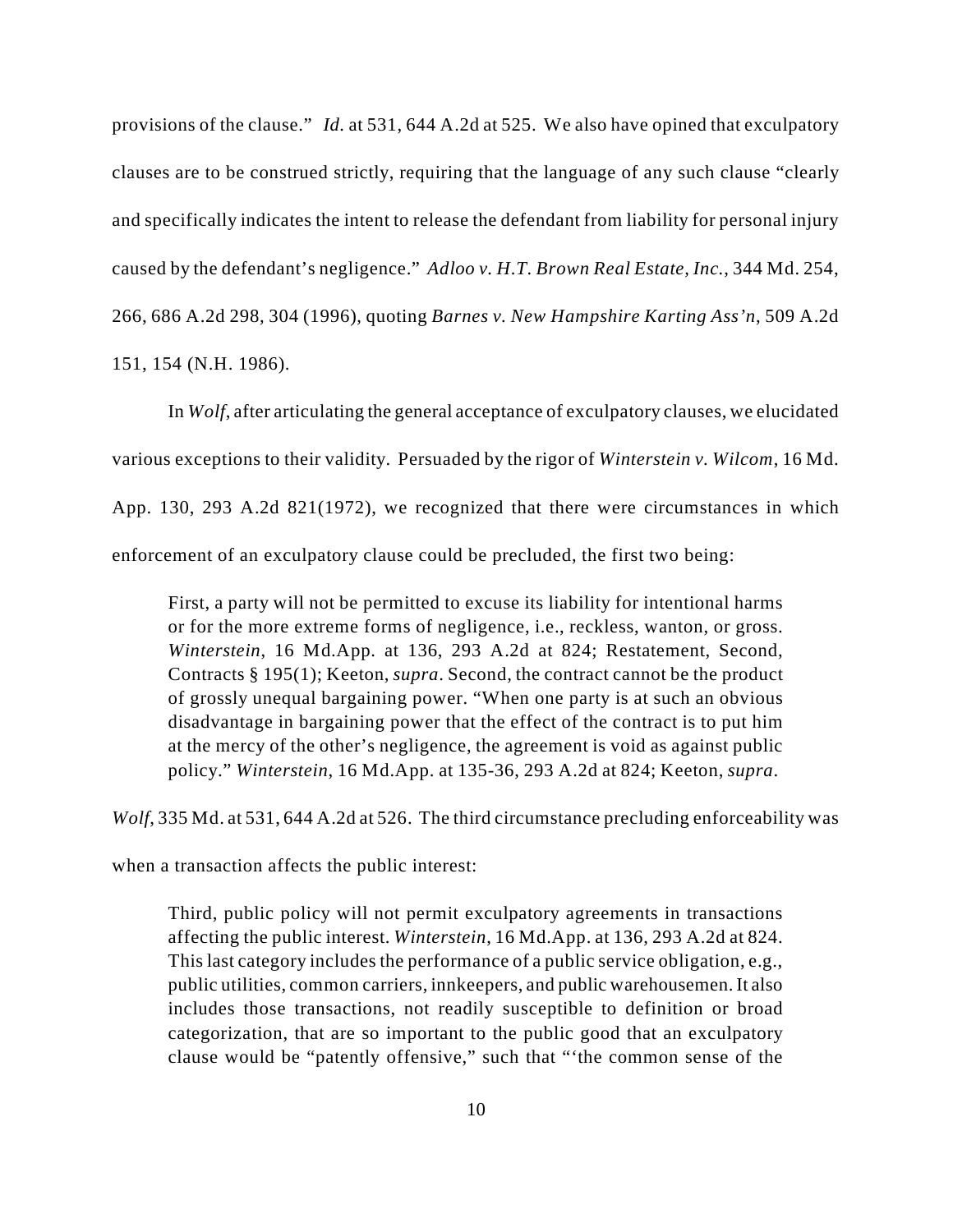entire community would . . . pronounce it' invalid." *Md. Nat'l Cap. P. & P. v. Wash. Nat'l Arena*, 282 Md. 588, 606, 386 A.2d 1216, 1228 (1978), quoting *Estate of Woods, Weeks & Co.*, 52 Md. 520, 536 (1879).

*Id.* at 531-32, 644 A.2d at 525-26.

"Transactions affecting public interest," under *Wolf* encompasses three distinct categories, two of which are not relevant here, because they were not relied upon by Judge Bollinger in reaching his decision in this matter, those being: public service obligations, *see, e.g.*, *Collins v. Virginia Power & Elec. Co.*, 168 S.E. 500, 504 (N.C. 1933) (invalidating an exculpatory agreement between a customer and a telegraph company); *Bowman & Bull Co. v. Postal Tel.-Cable Co.*, 124 N.E. 851, 852 (Ill. 1919) (invalidating an exculpatory clause between a customer and a telegraph-service provider); *Reeder v. W. Gas & Power Co.*, 256 P.2d 825 (Wash. 1953) (invalidating an exculpatory clause between a customer and gasservice provider); and other transactions "so important to the public good that an exculpatory clause would be patently offensive." *Wolf*, 335 Md. at 532, 644 A.2d at 526 (citation and quotations omitted); *e.g.*, *Wartsila NSD N. Am., Inc. v. Hill Int'l, Inc.*, 530 F.3d 269 (3d Cir. 2008) (applying Maryland law and holding that an exculpatory clause in an agreement between a construction consulting firm and an engineering firm was enforceable because construction consulting is not essential to the public good); *Seigneur v. Nat'l Fitness Inst., Inc.*, 132 Md. App. 271, 284, 752 A.2d 631, 637 (2000) (holding that an exculpatory agreement between a customer and a health club was enforceable because services provided by a health club are "not . . . of great public importance nor of practical necessity").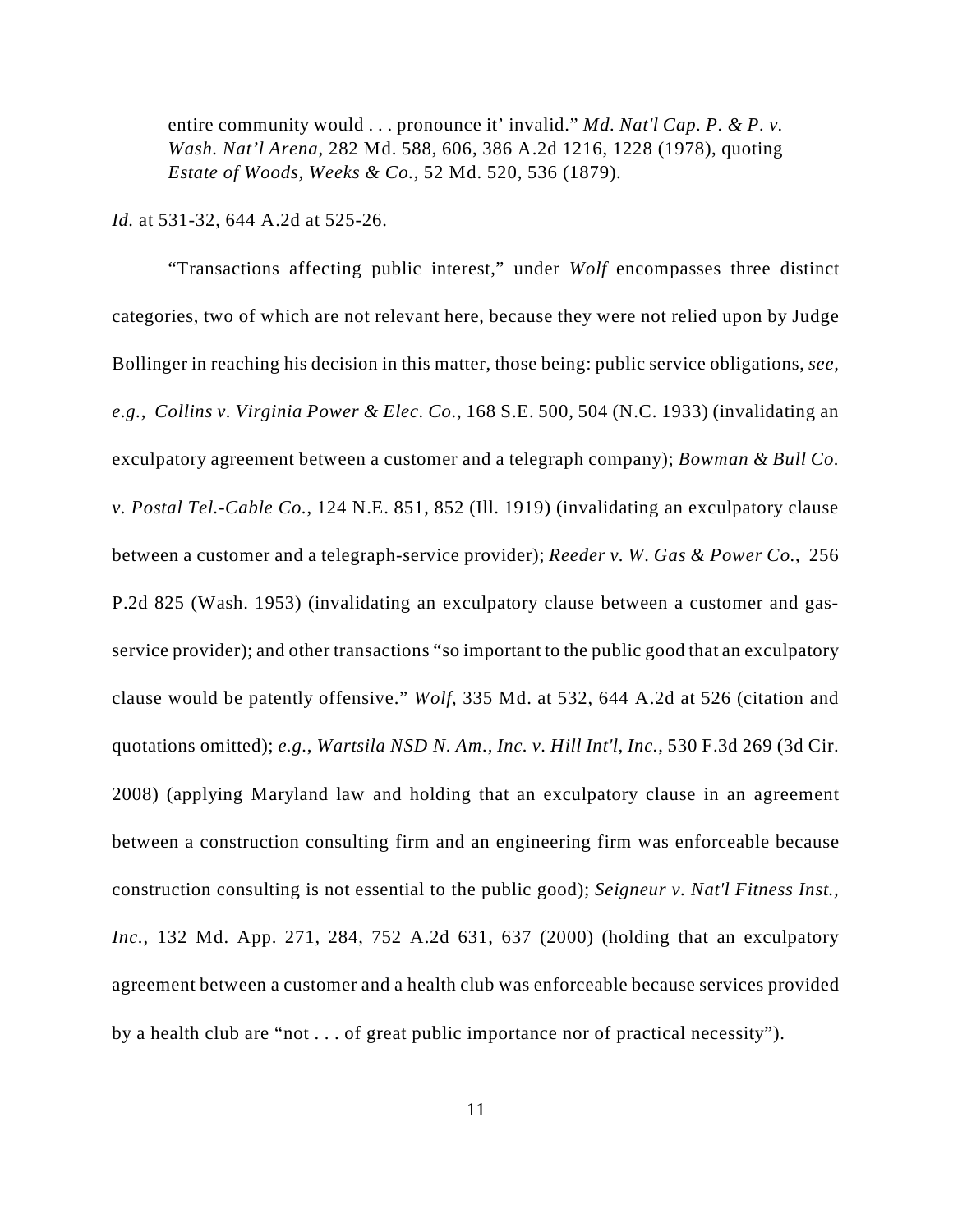Judge Bollinger, rather, relied upon a final catch-all category of the public interest exception to the validity of exculpatory clause, which he recognized was not easily defined, opining that: "While . . . the Maryland Court of Appeals has intended to create a public interest exception, without further guidance, [I am] not capable of evaluating 'the totality of the circumstances' against 'a backdrop of current societal expectations.'" In *Wolf*, we attempted to define the contours of this category of the public interest exception by dissecting *Winterstein*, in which the Court of Special Appeals had adopted a six-factor test established by the Supreme Court of California in the case of *Tunkl v. Regents of University of California*, 383 P.2d 441, 444-46 (Cal. 1963), which held that a transaction affects the public interest when:

[T]he attempted but invalid exemption involves a transaction which exhibits some or all of the following characteristics. It concerns a business of a type generally thought suitable for public regulation. The party seeking exculpation is engaged in performing a service of great importance to the public, which is often a matter of practical necessity for some members of the public. The party holds himself out as willing to perform this service for any member of the public who seeks it, or at least for any member coming within certain established standards. As a result of the essential nature of the service, in the economic setting of the transaction, the party invoking exculpation possesses a decisive advantage of bargaining strength against any member of the public who seeks his services. In exercising a superior bargaining power the party confronts the public with a standardized adhesion contract of exculpation, and makes no provision whereby a purchaser may pay additional reasonable fees and obtain protection against negligence. Finally, as a result of the transaction, the person or property of the purchaser is placed under the control of the seller, subject to the risk of carelessness by the seller or his agents.

*Id.* at 445-46 (footnotes omitted). We declined, however, to adopt the *Tunkl* factors, determining that the "fluid nature of the public interest" renders strict reliance on "the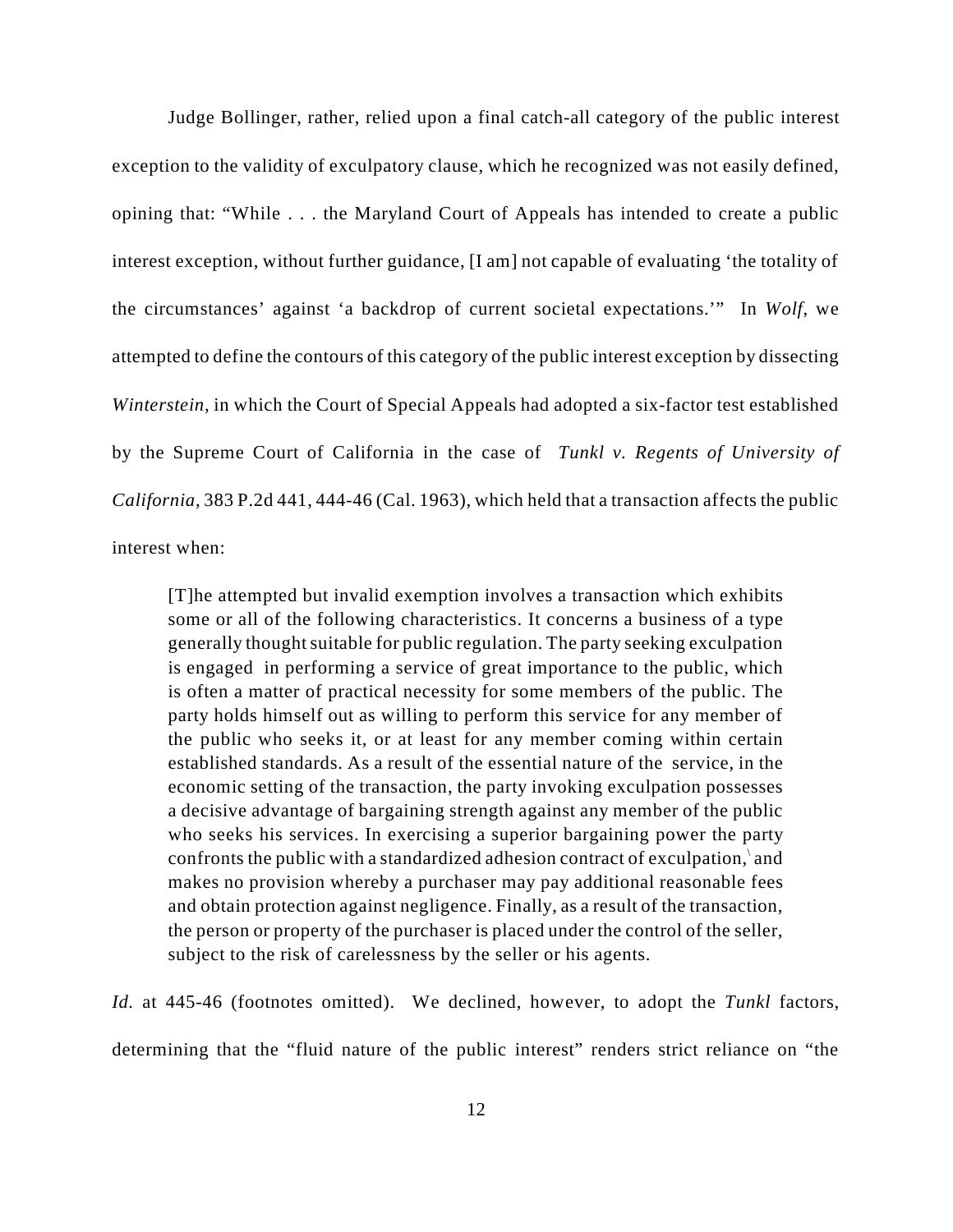presence or absence of six fixed factors" arbitrary and inappropriate. We recognized, instead, that while the factors may be persuasive to evaluate the public interest, "[t]he ultimate determination of what constitutes the public interest must be made considering the totality of the circumstances of any given case against the backdrop of current societal expectations." *Wolf*, 335 Md. at 535, 644 A.2d at 527.

 The concept of "societal expectations," then, was undefined in *Wolf*, as Judge Bollinger noted, as he grappled with its application in this case. Our decision in declining to offer a precise definition, however, was based on our recognition that the "public interest" is an amorphous concept not easily defined. Nevertheless, we agree with the parties and the Court of Special Appeals that, in discerning societal expectations, we should look to relevant statutory and common law. *See Porterfield v. Mascari II, Inc*., 374 Md. 402, 427, 823 A.2d 590, 605 (2003); *Maryland Nat. Bank v. Comptroller of Treasury*, 264 Md. 536, 549, 287 A.2d 291, 298 (1972).

 Section 5-203(b) of the Family Law Article, Maryland Code (1974, 2012 Repl. Vol.) defines globally the role of a parent, providing that "the parents of a minor child . . . are . . . responsible for the child's support, care, nurture, welfare, and education[.]" Closely associated with these obligations and duties is our long-standing recognition that "parents are presumed to act in their children's best interests," *Boswell v. Boswell*, 352 Md. 204, 240, 721 A.2d 662, 679 (1998), which is evinced throughout our cases, including those involving custody, visitation, and adoption disputes. There are, thus, clear societal expectations set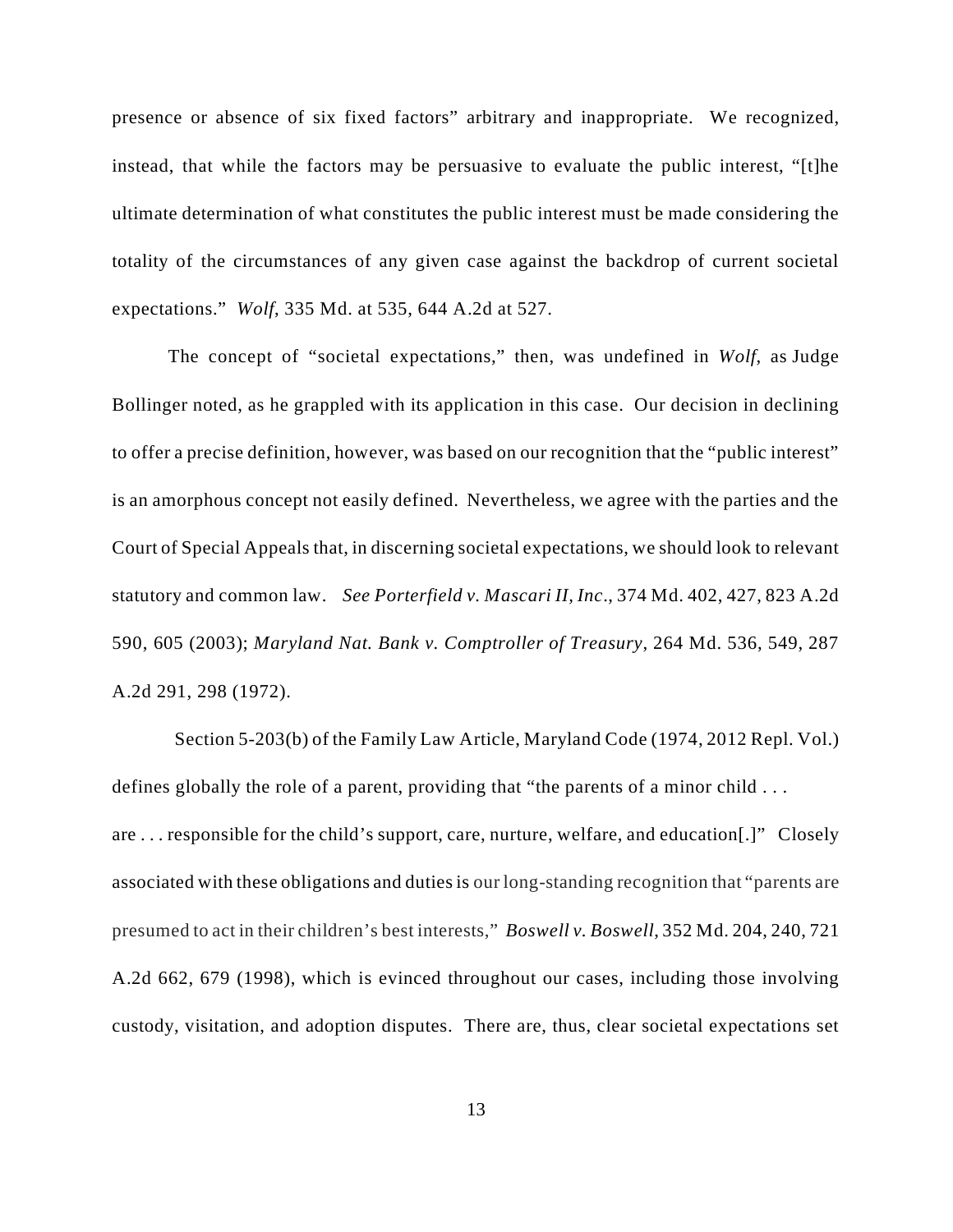forth in the law that parents should make decisions pertaining to their children's welfare, and that those decisions are generally in the child's best interest.

The societal expectation that parents should make significant decisions pertaining to a child's welfare is manifest in statutes that enable parents to exercise their authority on behalf of their minor child in the most important aspects of a child's life, including significant physical and mental health decisions. Parents are empowered, on behalf of their children to: consent to medical treatment, *see* Section 20-102 of the Health-General Article, Maryland Code (2000, 2009 Repl. Vol., 2013 Supp.); consent to having their children give blood, Section 20-101(b) of the Health-General Article, Maryland Code (2000, 2009 Repl. Vol.); consent to the use of a tanning device by their child,  $11$  Section 20-106(b) of the Health-General Article, Maryland Code (2000, 2009 Repl. Vol.); and to authorize another family member to consent to the immunization of a minor child, Section 18-4A-02(a) of the Health-General Article, Maryland Code (2000, 2009 Repl. Vol.). Parents are also empowered to commit a child, under certain conditions, to: a public or private service that provides treatment for individuals with mental disorders, *see* Section 10-610 of the Health-General Article, Maryland Code (2000, 2009 Repl. Vol.), as well as a private therapeutic group home that provides access to a range of diagnostic and therapeutic mental health services. *See* Section 10-923 of the Heath-General Article, Maryland Code (2000, 2009 Repl. Vol.).

 $11$  A tanning device is defined by the statute as "any equipment that emits radiation used for tanning of the skin, including sunlamps, tanning booths, or tanning beds." Md. Code (2000, 2009 Repl. Vol.), § 20-106 of the Health-General Article.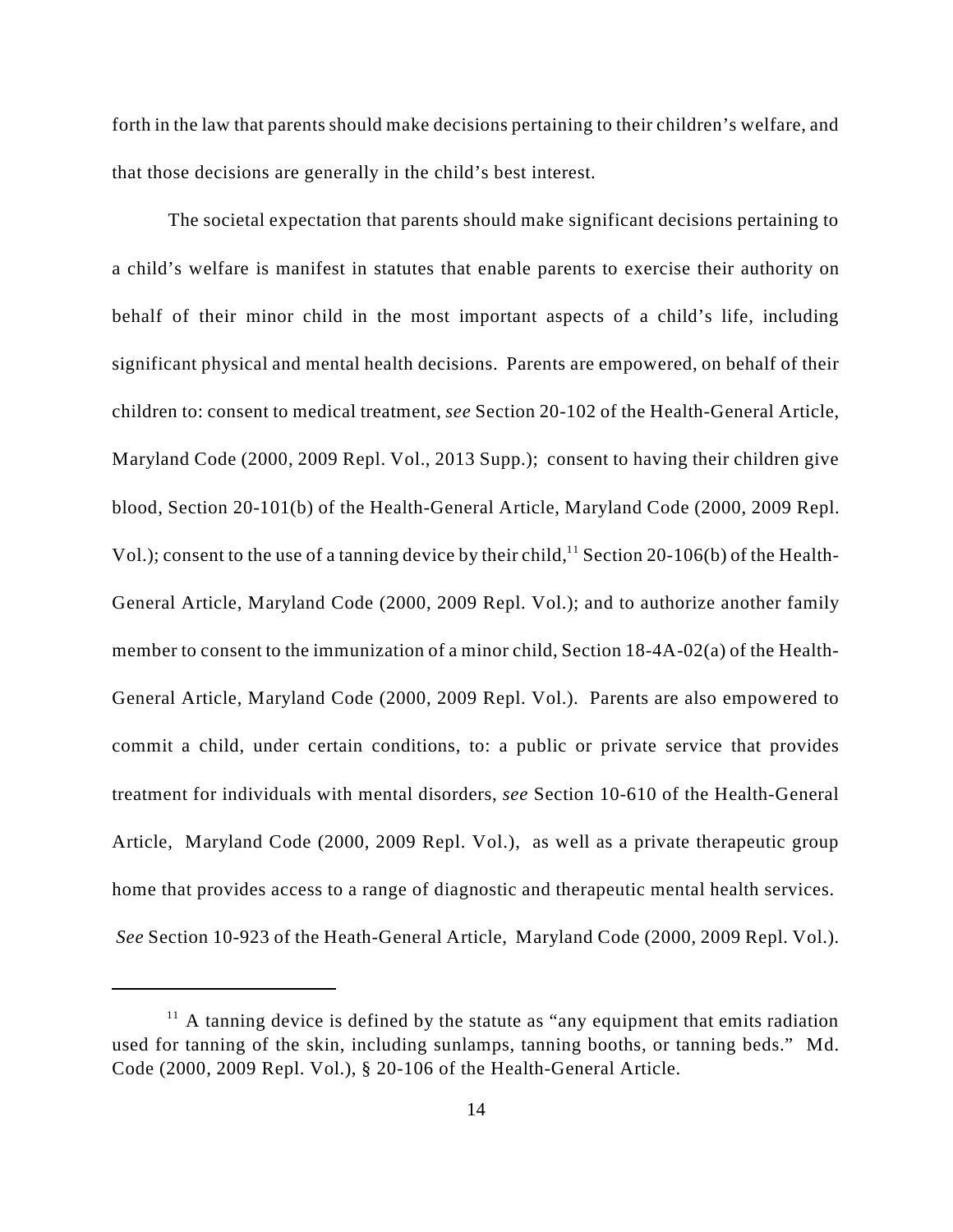In addition to empowering parents to make significant health decisions, the General Assembly also has directly enabled parents on behalf of a child to make the most significant decisions pertaining to a child's education and employment. With respect to education, parents may: choose to home school their children, Section 7-301(a)(1) of the Education Article, Maryland Code (1978, 2008 Repl. Vol., 2013 Supp.); and choose to defer compulsory schooling for one year if a parent determines that the child is not mature enough to begin schooling. Section 7-301(a)(2) of the Education Article, Maryland Code (1978, 2008 Repl. Vol., 2013 Supp.).Additionally, Section 7-305(c) of the Education Article, Maryland Code (1978, 2008 Repl. Vol., 2013 Supp.) mandates that a parent meet with a school superintendent in the event that a child is suspended for more than ten days or expelled from school. With respect to a child's employment, a child may not work more than is statutorily permitted without a parent giving written consent, Section 3-211(b)(1) of the Labor and Employment Article, Maryland Code (1999, 2008 Repl. Vol.); and if the minor child is working for the parent, the wage and hour restrictions are not applicable, thereby leaving it to the parent's discretion as to how much the child should work. Maryland Code (1999, 2008 Repl. Vol.), Section 3-403(a)(7) of the Labor and Employment Article.

Parents also are empowered to permit a fifteen to seventeen-year old child to marry, *see* Section 2-301 of the Family Law Article, Maryland Code (1999, 2012 Repl. Vol., 2013 Supp.); to use corporal punishment to discipline their children, Section 4-501(b)(2) of the Family Law Article, Maryland Code (1999, 2012 Repl. Vol.); to apply on behalf of a minor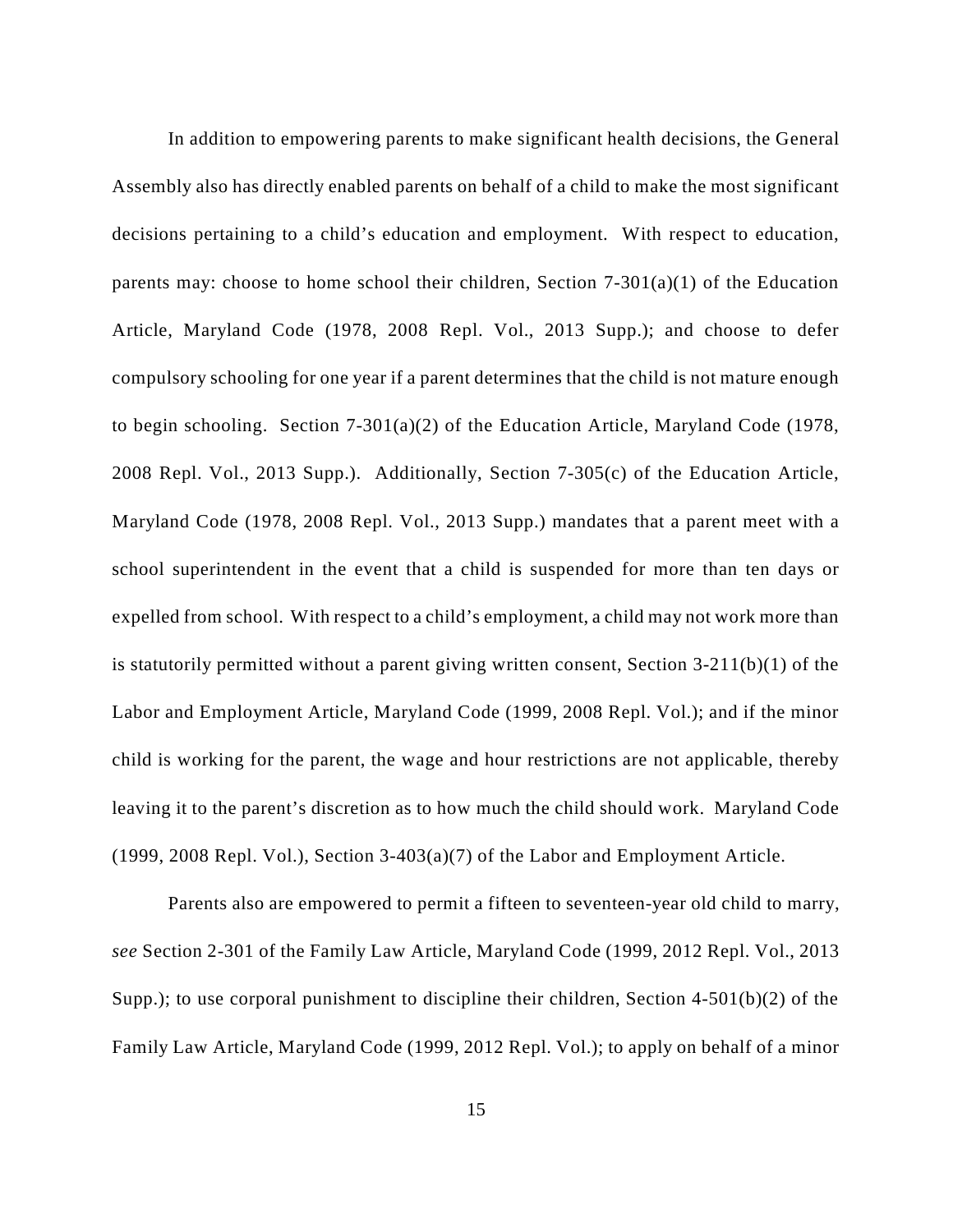child to the "Address Confidentiality Program," a program designed to ensure that domestic violence victims addresses are kept confidential and from their perpetrators, Section 4- 522(a)(2) of the Family Law Article, Maryland Code (1999, 2012 Repl. Vol.); to bring an action on behalf of their minor child parent for unpaid support payments under the Maryland Uniform Interstate Support Act, Section 10-314 of the Family Law Article, Maryland Code (1999, 2012 Repl. Vol.); and to consent to a child obtaining a hunting license. Section 10- 301(h) of the Natural Resources Article, Maryland Code (2000, 2012 Repl. Vol.).

From this brief survey of various pieces of legislation, it is clear that parents are empowered to make significant decisions on behalf of their children. The Rosens, though, have asserted that there are significant limitations on parental decision-making apparent in legislation, including Section 5-502(b)(1) of the Family Law Article, Maryland Code (1999, 2012 Repl. Vol.), containing a statement that it is the State's policy "to protect minor children whose care has been relinquished to others," which appears as part of a large regulatory scheme applicable to child and foster care facilities. The policy statement, however, merely recognizes the obvious, that children are vulnerable and are entitled to protection. It does not suggest in any manner, however, that parents are incapable of or limited in contracting on their behalf.

The Rosens also have advanced a number of cases that they assert reflect limitations on parental decision-making, all of which, however, are inapposite to define societal expectations with respect to a parent's role in contracting on behalf of her minor child. To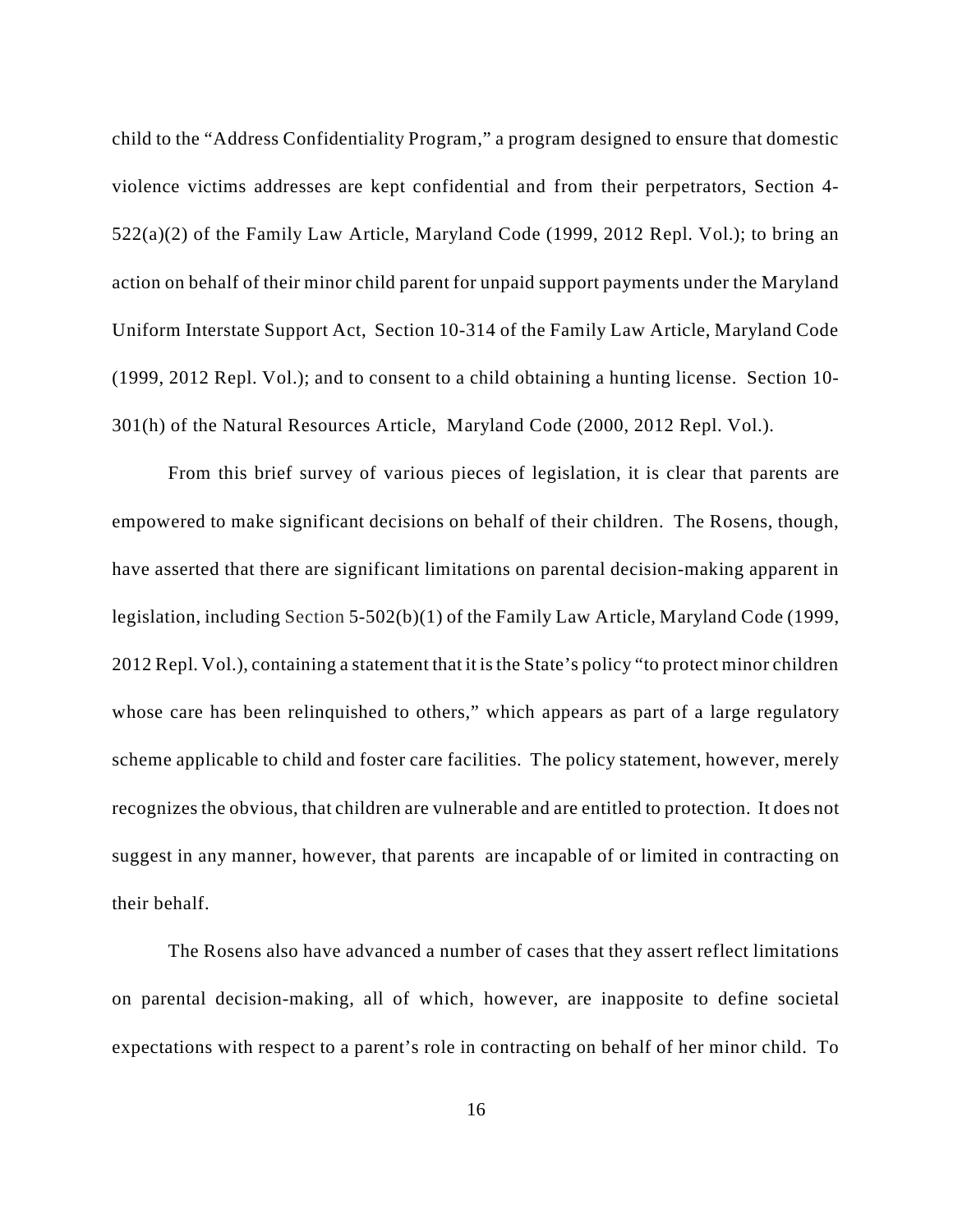support their argument, the Rosens assert first the ability of a minor to disaffirm a contract entered into with an adult, as determined in *Schmidt v. Prince George's Hospital*, 366 Md. 535, 553, 784 A.2d 1112, 1122 (2001); the inability to defend on the basis of contributory negligence against children as young as five, as opined on in *Taylor v. Armiger*, 277 Md. 638, 648-49, 358 A.2d 883, 888 (1976); and the prohibition against a parent abdicating her parental responsibilities by contracting away her obligation to support her minor child, as discussed in *Geramifar v. Geramifar*, 113 Md. App. 495, 503, 688 A.2d 475, 478 (1997). None of these cases, however, involve a parent acting on behalf of a minor child, and we, therefore, glean no limitations on parental authority from these decisions.

The Rosens, likewise, posit *McCormack v. Board of Education of Baltimore County*, 113 Md. App. 292, 310, 857 A.2d 159, 169 (2004), as a limitation on parental exculpation, in which the Court of Special Appeals opined that a parent is permitted to assert or waive the psychologist-patient privilege on behalf of her child absent a substantial conflict of interest with the child. *McCormack*, too, has no bearing on this matter; it does not address a parent's right to contract on behalf of her child. The Rosens also rely upon *Grimes v. Kennedy Krieger Institute, Inc.*, 366 Md. 29, 782 A.2d 807 (2001)*,* a case in which we considered whether it was appropriate for children to be used in a potentially hazardous nontherapuetic research study; as we made clear in *Grimes*, though, "[t]he issue in these specific contested cases does not relate primarily to the authority of the parent, but to the procedures of [the researchers] and similar entities that may be involved in such health-related studies." *Id.* at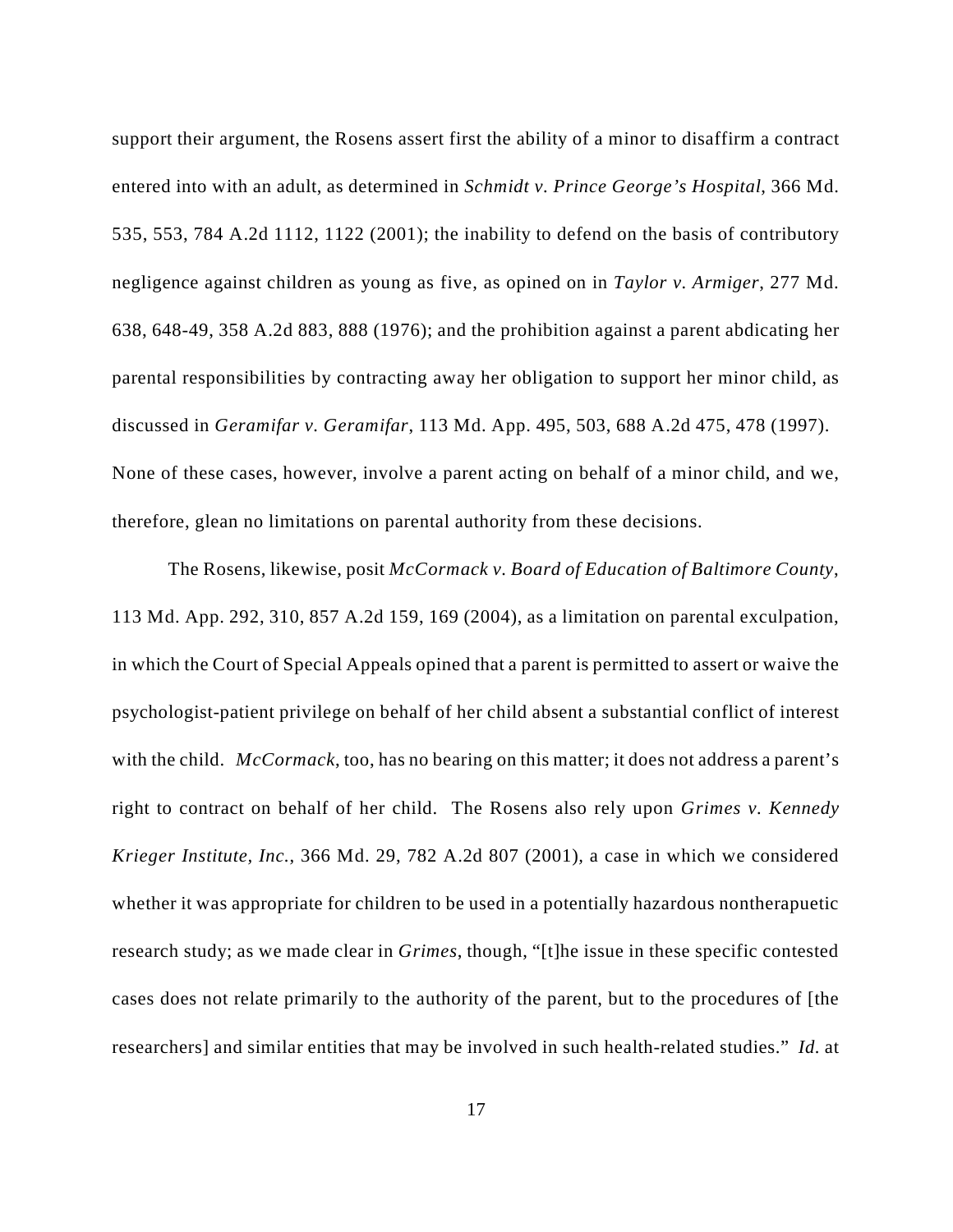104, 782 A.2d at 852. The Court of Special Appeals did not rely on these decisions in reaching its decision, nor de we find them persuasive; these decisions do not impose any limitations on a parent's right to contract on behalf of her child.

With specific reference to a child's cause of action and parental authority, Section 6- 405 of the Courts and Judicial Proceedings Article, Maryland Code (1974, 2013 Repl. Vol.), <sup>12</sup> empowers parents to terminate litigation on behalf of their minor children; it provides that "[a]ny action . . . brought by a next friend for the benefit of a minor may be settled by

 $12$  Section 6-405 of the Courts an Judicial Proceedings Article provides in full:

(a) *In general*. — Any action, including one in the name of the State, brought by a next friend for the benefit of a minor may be settled by the next friend.

(b) *Limitation.* — If the next friend is not a parent or person in loco parentis of the child, the settlement is not effective unless approved by the parent or other person responsible for the child.

 (c) *Where no parent or other person responsible.* — If both parents are dead, and there is no person responsible for the care and custody of the child, the settlement is not effective unless approved by the court in which the suit was brought. Approval may be granted only on the written application by the next friend, under oath, stating the facts of the case, and why the settlement is in the best interest of the child.

Md. Code (1974, 2013 Repl. Vol), § 6-405 of the Courts & Judicial Proceedings Article. All references to Section 6-405 of the Courts and Judicial Proceedings Article ("Section 6-405") throughout are to Maryland Code (1974, 2013 Repl. Vol), unless otherwise noted.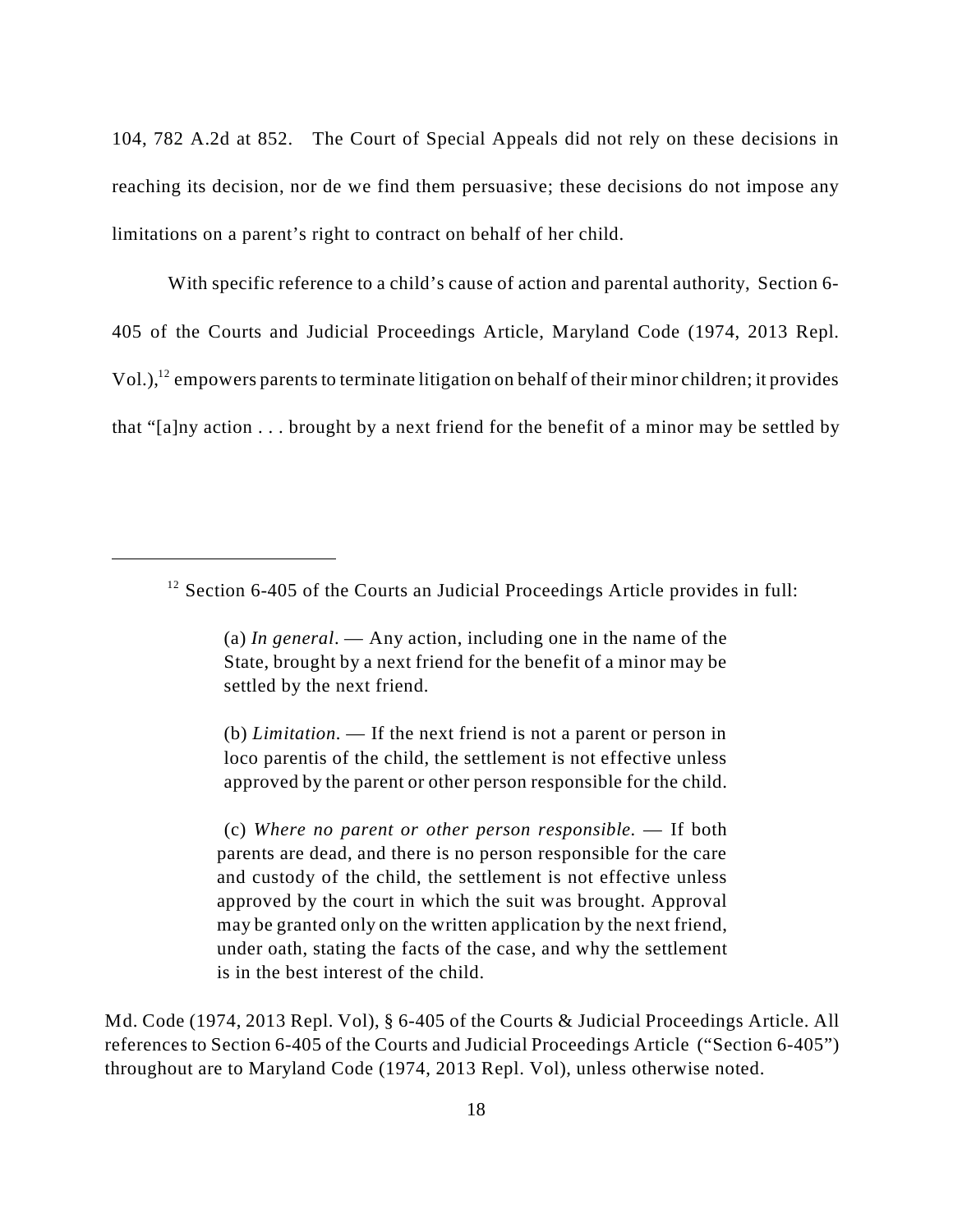the next friend,"<sup>13</sup> which unequivocally affords parents the authority to settle or release negligence claims on behalf of their minor children. *See, e.g.*, *Clark v. Southern Can Co.*, 116 Md. 85, 81 A. 271, 273-74 (1911); *Bernstein v. Kapneck*, 290 Md. 452, 454, 430 A.2d 602, 603 (1981). Section 6-405(b) of the Courts and Judicial Proceedings Article, moreover, provides that "[i]f the next friend is not a parent or person in loco parentis of the child, the settlement is not effective unless approved by the parent or other person responsible for the child," thereby empowering parents with the authority to prevent a settlement.

The language of Section 6-405(a) of the Courts and Judicial Proceedings Article, which permits a parent to settle a child's existing claims without judicial interference, notably, is in stark contrast to other states' statutes and rules that require judicial oversight to settle a child's claim, which form the foundation for cases upon which the cases posited by the Rosens rely. *See, e.g.*, *Cooper v. Aspen Skiing Co.*, 48 P.3d 1229, 1233 (Col. 2002) (noting that pursuant to Colorado statutory law a child's claim can be settled only by court approval or by a conservator,<sup> $14$ </sup> and concluding, therefore, because a parent generally could

 $13$  The language of Section 6-405 originated in the Laws of 1898 and has remained the same over the years: "The next friend . . . who shall have brought any suit at law for the benefit of any infant or infants, shall have authority to compromise and settle said suit and the cause of action[.]" 1898 Md. Laws, Chap. 241.

<sup>&</sup>lt;sup>14</sup> The Colorado Supreme Court in *Cooper v. Aspen Skiing Co.*, 48 P.3d 1229, 1234 (Col. 2002) observed that a court could ratify a settlement pursuant to Section 15-14- 412(1)(b) of the Colorado Revised Statutes Annotated (2001). A Colorado court could also appoint a conservator pursuant to Section 15-14-412(1)(b) of the Colorado Revised Statutes Annotated (2001), and pursuant to Section 15-14-413 of the Colorado Revised Statutes Annotated (2001) a parent was not a minor child's conservator as a matter of right, but rather, only by appointment by the court.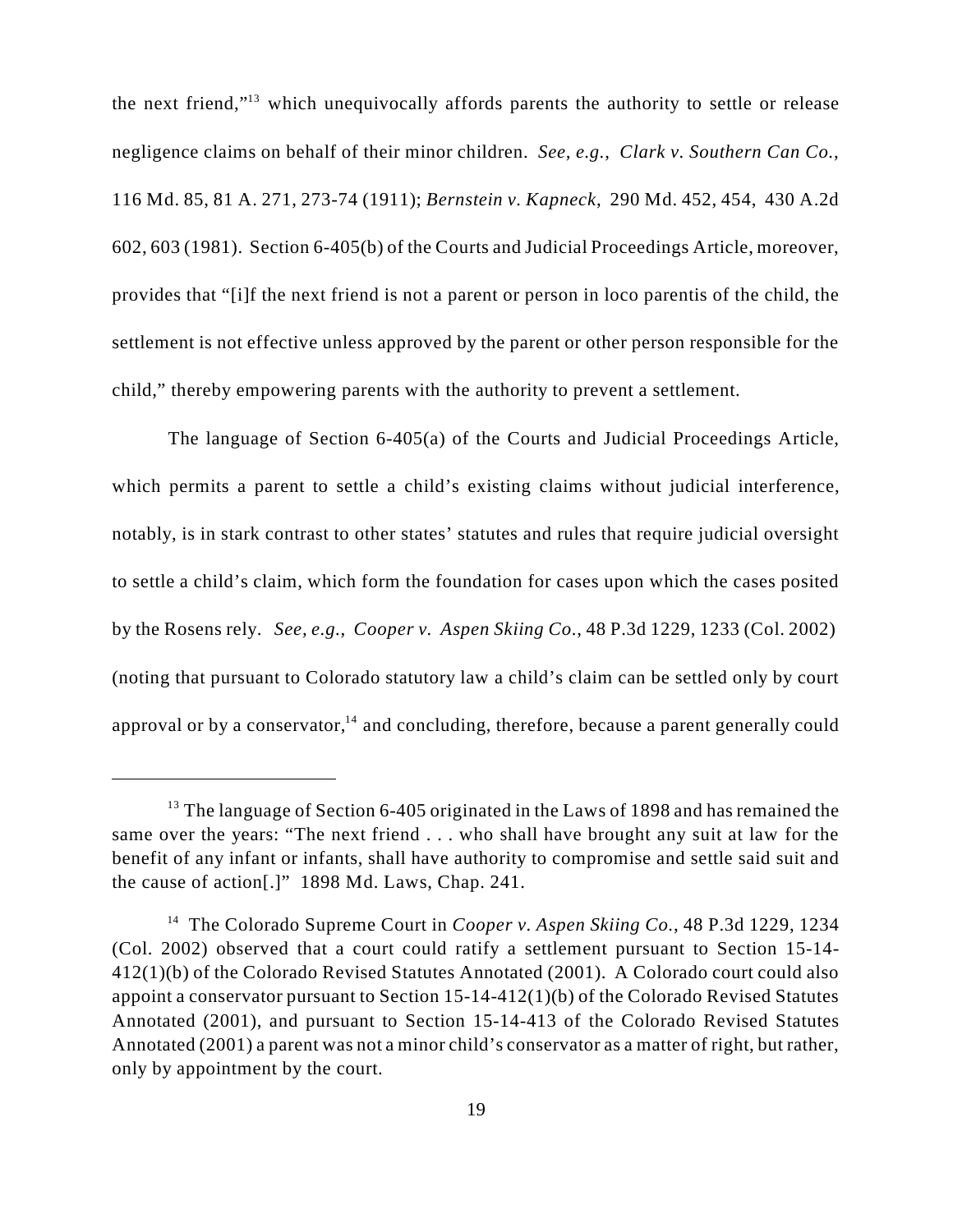not release a minor child's existing claim it "makes little, if any, sense to conclude a parent has the authority to release a child's cause of action prior to an injury");<sup>15</sup> Meyer v. *Naperville Manner, Inc.*, 634 N.E.2d 411, 414 (Ill. App. 1994) (opining that pursuant to its statutory and common law a parent may not settle a minor child's cause of action without court approval,  $\frac{1}{6}$  and concluding, therefore, that " [s]ince a parent generally may not release a minor child's cause of action after an injury, there is no compelling reason to conclude that a parent has the authority to release a child's cause of action prior to the injury")*; Hojnowski,* 901 A.2d at 387 (noting that pursuant to N.J. R. Super. Tax Surr. Cts. Civ. R. 4:44 a parent could not settle a minor child's tort claim without court approval, and opining that the purposes underlying the prohibition against a parent settling a minor child's tort claim after a cause of action accrues apply equally to a prospective waiver of negligence); *Hawkins v.*

 $15$  Significantly, even though a parent's right to terminate an existing claim on behalf of a child is limited in Colorado, its legislature has abrogated the holding in *Cooper*, 48 P.3d 1229 by providing that, "a parent of a child may, on behalf of the child, release or waive the child's prospective claim for negligence." Col. Rev. Stat. Ann. (2010), § 13-22-107. In so doing, the Legislature emphasized the significant role of the parent, declaring "[t]hese are proper parental choices on behalf of children that should not be ignored. So long as the decision is voluntary and informed, the decision should be given the same dignity as decisions regarding schooling, medical treatment, and religious education . . . ." Col. Rev. Stat. Ann. (2010), § 13-22-107(1)(a)(v).

<sup>&</sup>lt;sup>16</sup> The Illinois court in *Meyer v. Naperville Manner, Inc.*, 634 N.E.2d 411, 414 (Ill. App. 1994)*,* cited its prior decision in *Mastroianni v. Curtis*, 397 N.E.2d 56 (Ill. App. 1979), for the proposition that a parent may not settle a claim without court approval. The *Mastrioianni* court interpreted Ill. Rev. Stat. 1963, ch. 3, par. 215, now codified at 755 Ill. Comp. Stat. 5/19-8 (1992), which provided: "By leave of court  $**$  \* [a] guardian  $***$  may compound or compromise any claim or any interest of the ward \* \* \* in any personal estate \* \* \* upon such terms as the court directs." *Mastroianni*, 397 N.E.2d at 58 (alterations in original).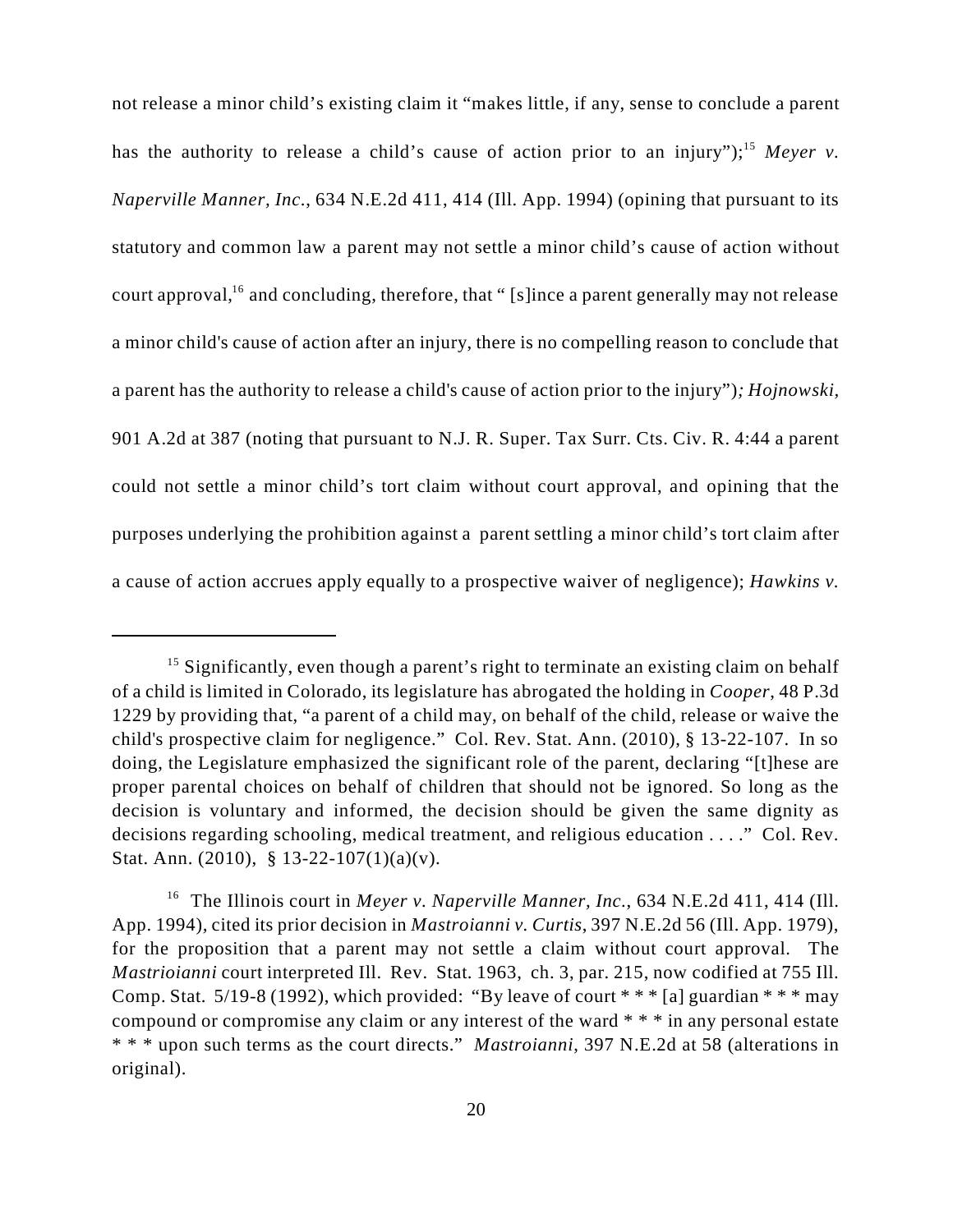*Peart,* 37 P.3d 1062, 1066 (Utah 2001) (noting that pursuant to Utah statutory law a child's cause of action could only be settled if approved by the court or settled by a conservator,  $17$ and concluding, therefore, that because a parent could not "unilaterally release a child's claims *after* a child's injury . . . a parent does not have the authority to release a child's claims *before* an injury" (emphasis in original)); *Scott v. Pac. W. Mountain Resort*, 834 P.2d 6, 11-12 (Wash. 1992) (noting that a parent could not settle a minor child's cause of action pursuant to Wash. Sup. Ct. Spec. P. R. 98.16W without court approval, and concluding that "[s]ince a parent generally may not release a child's cause of action after injury, it makes little, if any, sense to conclude a parent has the authority to release a child's cause of action prior to an injury"). Thus, the cases upon which the Rosens rely are inapposite, because parents in Maryland, rather than the courts, are authorized to make decisions to terminate tort claims on behalf of their children pursuant to Section 6-405.<sup>18</sup>

<sup>&</sup>lt;sup>17</sup> The Utah Supreme Court observed in *Hawkins v. Peart*, 37 P.3d 1062, 1066 (Utah 2001) that a settlement must be approved by the court pursuant to Section 75-5-408 of the Utah Code Annotated (1993), or by a conservator pursuant to Section 75-5-410 of the Utah Code Annotated (1993), and that a parent may only be a conservator if appointed by the court pursuant to Section 75-4-410(1) of the Utah Code Annotated (1993).

 $18$  This societal expectation is further elucidated in our cases applying Section 6-405, in which we have affirmed a parent's decision to terminate a claim on behalf of her minor child, even when, as in the matter before the Court, the benefit of hindsight illustrates that the decision to release the child's claim was not in the child's best interest. In *Bernstein v. Kapneck*, 290 Md. 452, 430 A.2d 602 (1981), for example, a five-year-old child was injured in a two-car accident in Bethesda, Maryland and, acting under the authority of Section 6-405, the child's mother settled a tort claim on behalf of the child arising out of the accident for \$7,500. It was discovered, thereafter, that the child developed a seizure disorder resulting from a brain injury she had sustained in the accident, and accordingly, the mother sought to set aside the settlement, which had been enrolled as a consent judgment. We declined to set (continued...)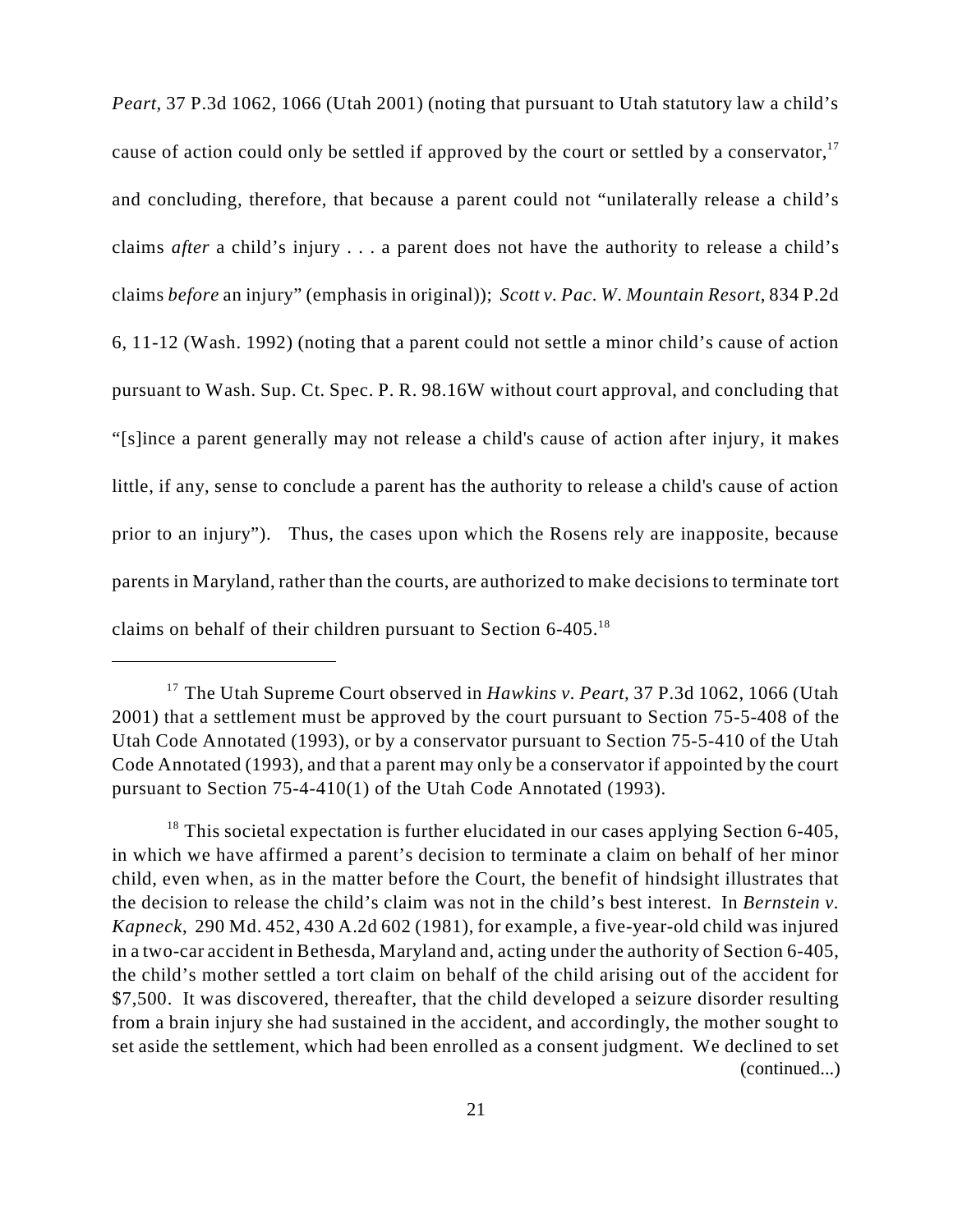The Rosens contend, alternatively, that Section 6-405 is without relevance, arguing that a prospective waiver of a negligence claim as exculpation is "fundamentally different" from a release of an existing claim; our intermediate appellate court similarly opined that unlike a release of an existing claim, an exculpatory clause that prospectively releases a party from liability for negligence "may remove an important incentive to act with reasonable care." *Rosen*, 206 Md. App. at 724, 51 A.3d at 110-11, quoting *Hawkins,* 37 P.3d at 1066. The intermediate appellate court also noted other differences between the two types of releases that, ostensibly, justified their limiting parental authority to prospectively waive a claim for negligence:

[Prospective exculpatory] clauses are "routinely imposed in a unilateral manner without any genuine bargaining or opportunity to pay a fee for insurance," unlike post-injury releases of liability, which "involve actual negotiations concerning ascertained rights and liabilities," and that, "if anything, the policies relating to restrictions on a parent's right to compromise an existing claim apply with even greater force in the preinjury, exculpatory clause scenario."

*Id.* at 724-25, 51 A.3d at 110-11, quoting *Hawkins,* 37 P.3d at 1066.

The policy dichotomy proscribed, however, by the Rosens and the Court of Special

Appeals has at its core stereotypes that warrant further exploration by the Legislature, rather

<sup>(...</sup>continued)

aside the judgment, opining that "society will be best served by adherence to the traditional methodology for interpreting contracts in general," *id.* at 458, 430 A.2d at 606, and interpreted the release to conclude that it clearly and unambiguously released the parties from all injuries known and unknown, and therefore, barred the child's claim. And, although we did not discuss specifically parental rights in *Bernstein,* our adherence to our societal expectation that parents should be able to make decisions to terminate their children's litigation is implicit in our holding.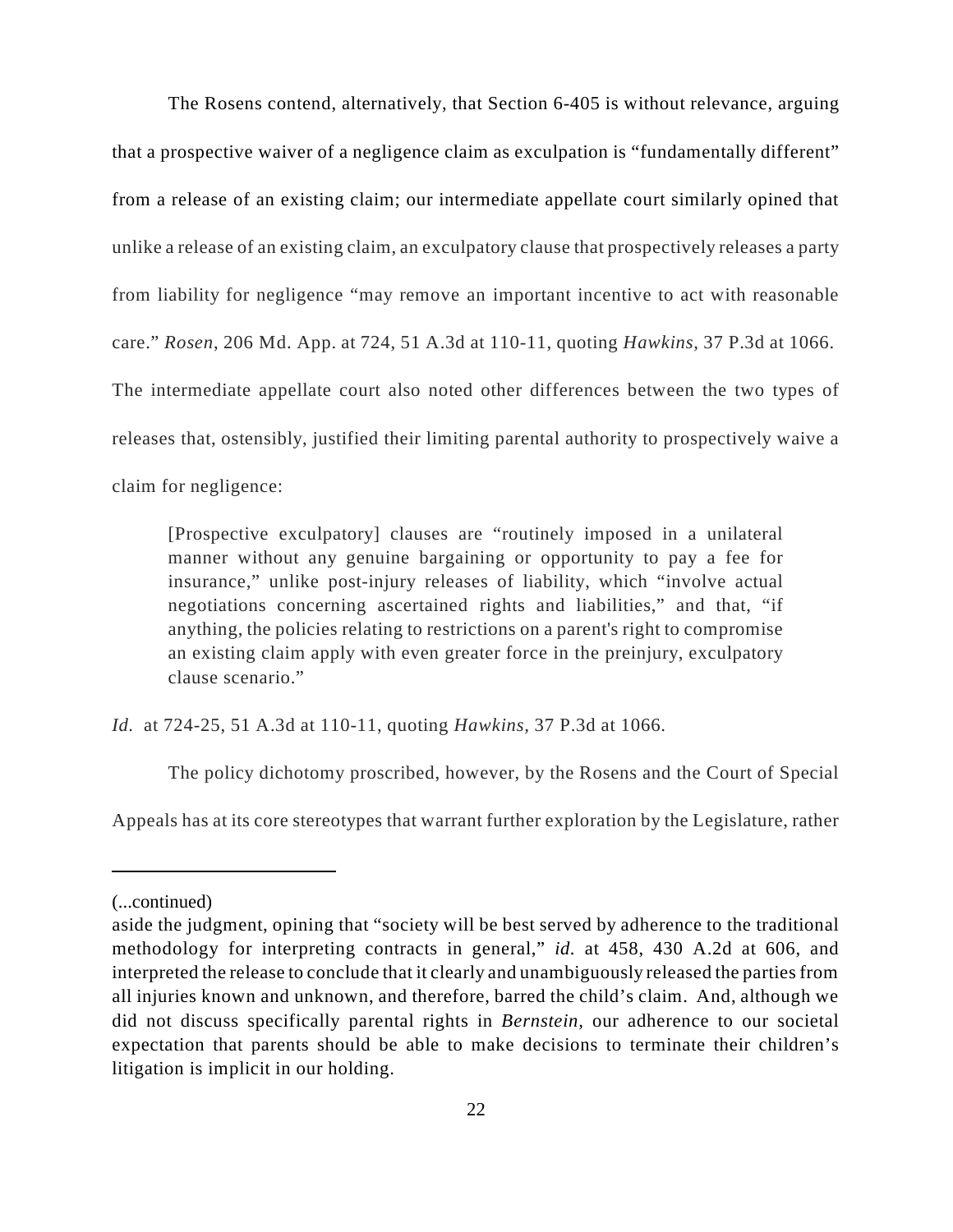than that which should be relied upon in judicial decision-making. The preconceptions utilized are pro hac differentiation<sup>19</sup> not in conformity with any of the schemata delineated empowering a parent to act on behalf of a minor child. Section 6-405 reveals a societal

There is an important difference between the present pre-injury waiver and [post-injury waivers] . . . . Because the pre-injury setting does not involve the specter of a potential monetary settlement that looms over post-injury settlements, conflicts are of little concern in the pre-injury setting.

*Hojnowski v. Vans Skate Park*, 901 A.2d 381, 396 (N.J. 2006) (LaVecchia, J., dissenting). These differences, among others, may justify a more protective rule when a parent settles an existing claim, rather than when she executes a prospective waiver of negligence:

A parent dealing with an existing claim is simultaneously coping with an injured child; such a situation creates a potential for parental action contrary to that child's ultimate best interests.

A parent who signs a release before her child participates in recreational activity, however, faces an entirely different situation. First, such a parent has no financial motivation to sign the release. To the contrary, because a parent must pay for medical care, she risks her financial interests by signing away the right to recover damages. Thus, the parent would better serve her financial interests by refusing to sign the release.

A parent who dishonestly or maliciously signs a preinjury release in deliberate derogation of his child's best interest . . . seems unlikely . . . .

Moreover, parents are less vulnerable to coercion and fraud in a preinjury setting . . . . A parent signing a future release is thus more able to reasonably assess the possible consequences of waiving the right to sue.

Angeline Purdy, Note, *Scott v. Pacific West Mountain Resort: Erroneously Invalidating Parental Releases of A Minor's Future Claim*, 68 Wash. L. Rev. 457, 474 (1993) (footnotes omitted).

<sup>&</sup>lt;sup>19</sup> In fact, there are arguments counter to those proffered by the Rosens and the Court of Special Appeals, as identified in Judge LaVecchia's dissenting opinion in *Hojnowski v. Vans Skate Park*: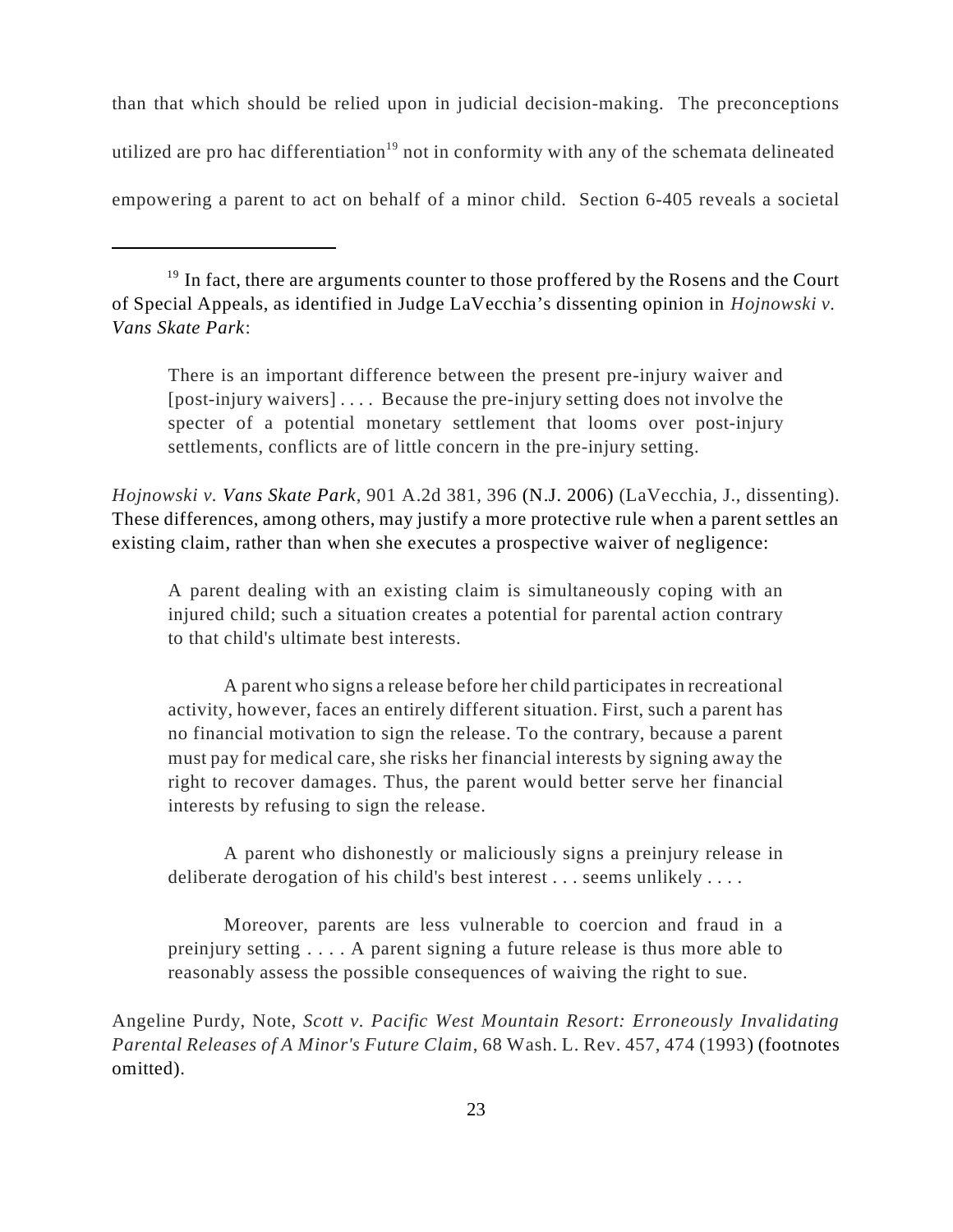expectation that parents, and not courts, should determine whether to release a child's claim for negligence; superimposing a legislative purpose to exclude prospective exculpation is without foundation.

The Rosens assert, however, that parental decision-making with respect to a minor child's tort claim is limited by Sections 13-401 *et seq.* of the Estates and Trusts Article, Maryland Code (2001, 2011 Repl. Vol.), requiring, *inter alia*, that tort awards recovered by a minor exceeding \$5,000 be placed in trust, and moreover, limits access to those funds for limited reasons, such as educational or medical needs. Section 13-402 of the Estates and Trusts Article clearly states, in reference to Sections 13-401 *et seq*., that "judgment in tort should be preserved for the benefit of the minor," limiting the parent's use of the settlement or judgment money, but not the authority to terminate a claim.

The Rosens similarly advance Section 5-201 of the Courts and Judicial Proceedings Article, Maryland Code (1974, 2013 Repl. Vol.), as a limitation on parental decision-making with respect to a child's tort claim. Section 5-201 tolls the statute of limitations when a minor has been injured, providing that that a cause of action "accrues . . . within the lesser of three years or the applicable period of limitations after the date the disability is removed." The statute serves to provide a child with an opportunity to pursue a claim upon attaining the age of majority *only if* the child's parent did not pursue the claim on the child's behalf during her minority. A parent continues to have the power to initiate and terminate a suit during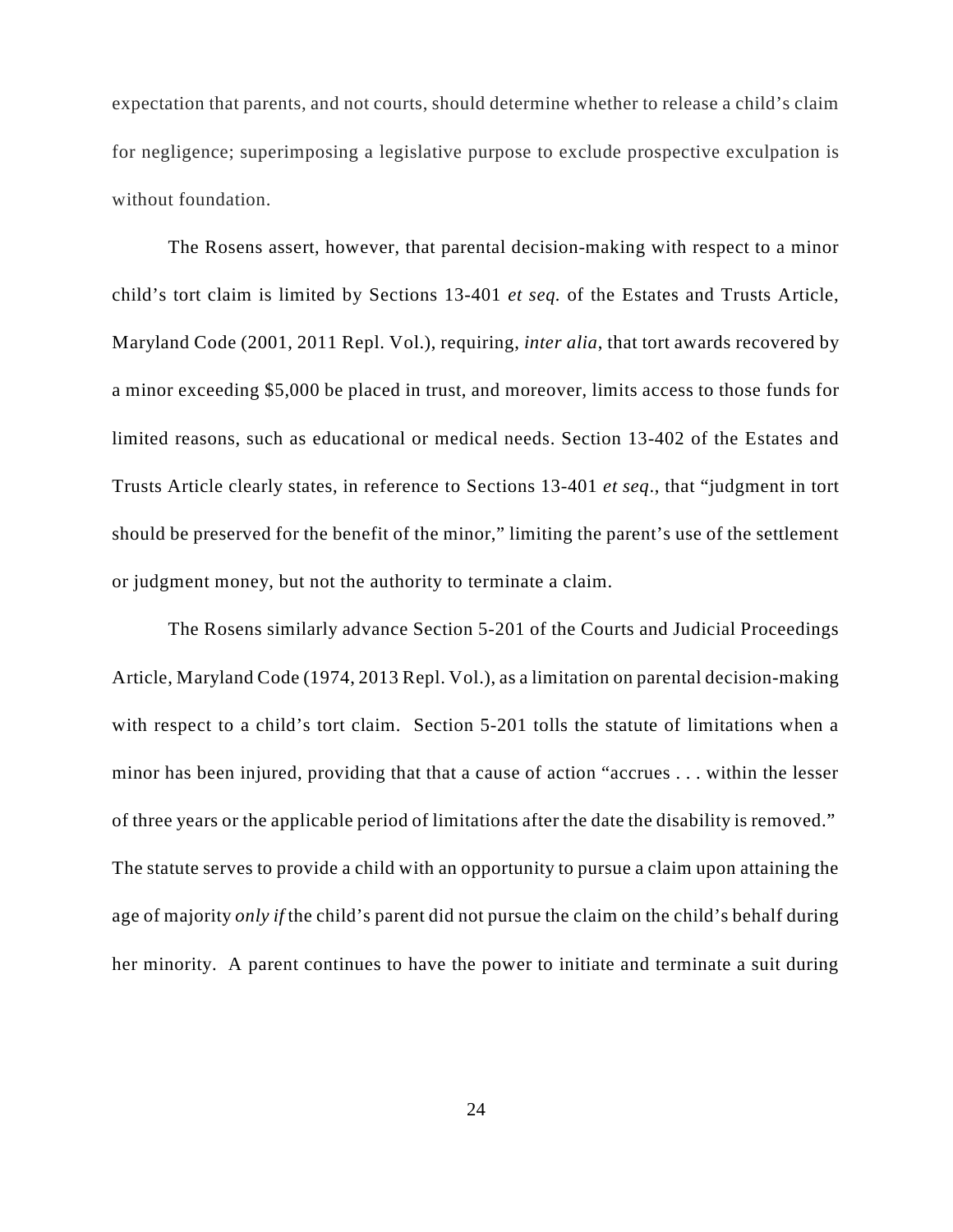infancy.<sup>20</sup> We, therefore, glean no limitations on a parent's right to terminate a minor child's tort claim from these statutes.

Now that we have explored societal expectations as discerned by statutory and common law, we turn to the juxtaposition of the instant facts against those expectations. This case involves the decision made by Mr. Rosen to sign an exculpatory agreement on his behalf and that of his children. Our review of our statutes and cases reflect a societal expectation that a parent's decision-making is not limited**.** The Court of Special Appeals, likewise, did not assert any limitation on a parent's right to prospectively waive a minor child's tort claim. We conclude, therefore, that Mr. Rosen's execution of an exculpatory agreement on behalf of Ephraim to allow him to use the Kids' Club was not a transaction affecting the public interest within the meaning of *Wolf*, which otherwise would have impugned the effect of the agreement.

 The Court of Special Appeals's decision, however, rested upon two other considerations aside from the *Wolf* decision. The intermediate appellate court rooted its opinion on a perceived distinction between commercial and non-commercial enterprises, opining that "because commercial enterprises 'derive economic benefit from' the provision

 $20$  The Rosens have similarly asserted Section 10-910 of the Courts and Judicial Proceedings Article, Maryland Code (1974, 2013 Repl. Vol.), prohibiting the imputation of the negligence of a parent or a custodian to a minor child and argue that it acts to prevent parental decision-making from barring a minor child's tort claim. This statute acts only to prevent the doctrine of contributory negligence from being asserted against a minor. *See Caroline v. Reicher*, 269 Md. 125, 130, 304 A.2d 831, 834 (1973). It does not, however, limit a parent's decision to terminate a child's claim, as authorized in Section 6-405.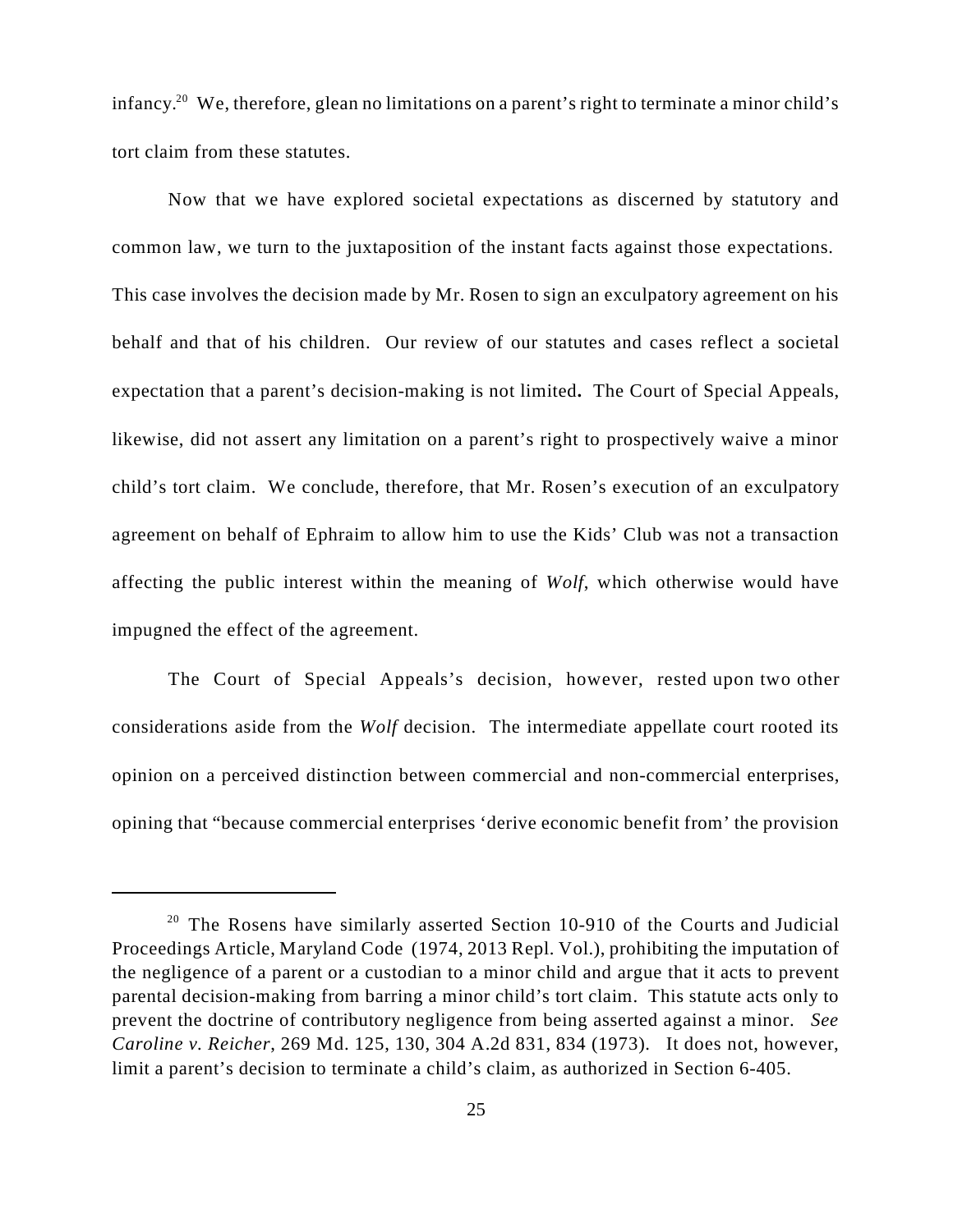of their services, 'they are better able to bear the costs associated with injures than the children or their families,'" because they could better afford to insure against a risk of loss than a non-commercial entity. *Rosen*, 206 Md. App. at 728, 51 A.3d at 112, quoting *Hojnowski*, 901 A.2d at 381. The Rosens have likewise posited this argument, contending that "BJ's, a profitable company, can insure against injuries at its Play Center." The distinction between commercial and non-commercial entities, however, is without support in our jurisprudence; we have upheld the legitimacy of exculpatory agreements in commercial settings against adults and the policy arguments upon which we have validated or invalidated exculpatory clauses know no such distinction. The Court of Special Appeals opined, however, that "a minor child is far less capable of looking out for his own safety and welfare than an adult, a difference which, in [its] view, justifies a more protective rule for children." *Rosen,* 206 Md. App. at 728, citing *Kirton v. Fields,* 997 So.2d 349, 359-60 (Fla. 2008) (Anstead, J., concurring).<sup>21</sup> Whether a child's judgment renders him less capable of looking out for his own welfare heeds true whether or not he or she is playing on a school playground or in a commercial setting. As we have explained, parents are charged with protecting the welfare of their children, and we will defer to a parent's determination that the

<sup>&</sup>lt;sup>21</sup> Subsequent to the Supreme Court of Florida's decision in *Kirton v. Fields*, 997 So.2d 349 (Fla. 2008), the Florida legislature "limit[ed] [*Kirton's*] holding by permitting parents to release a commercial activity provider for a child's injuries occurring as a result of the inherent risk of the activity under certain circumstances." *Claire's Boutiques, Inc. v. Locastro*, 85 So. 3d 1192, 1199 (Fla. Dist. Ct. App. 2012), citing Fla. Stat. Ann. (2010), § 744.301.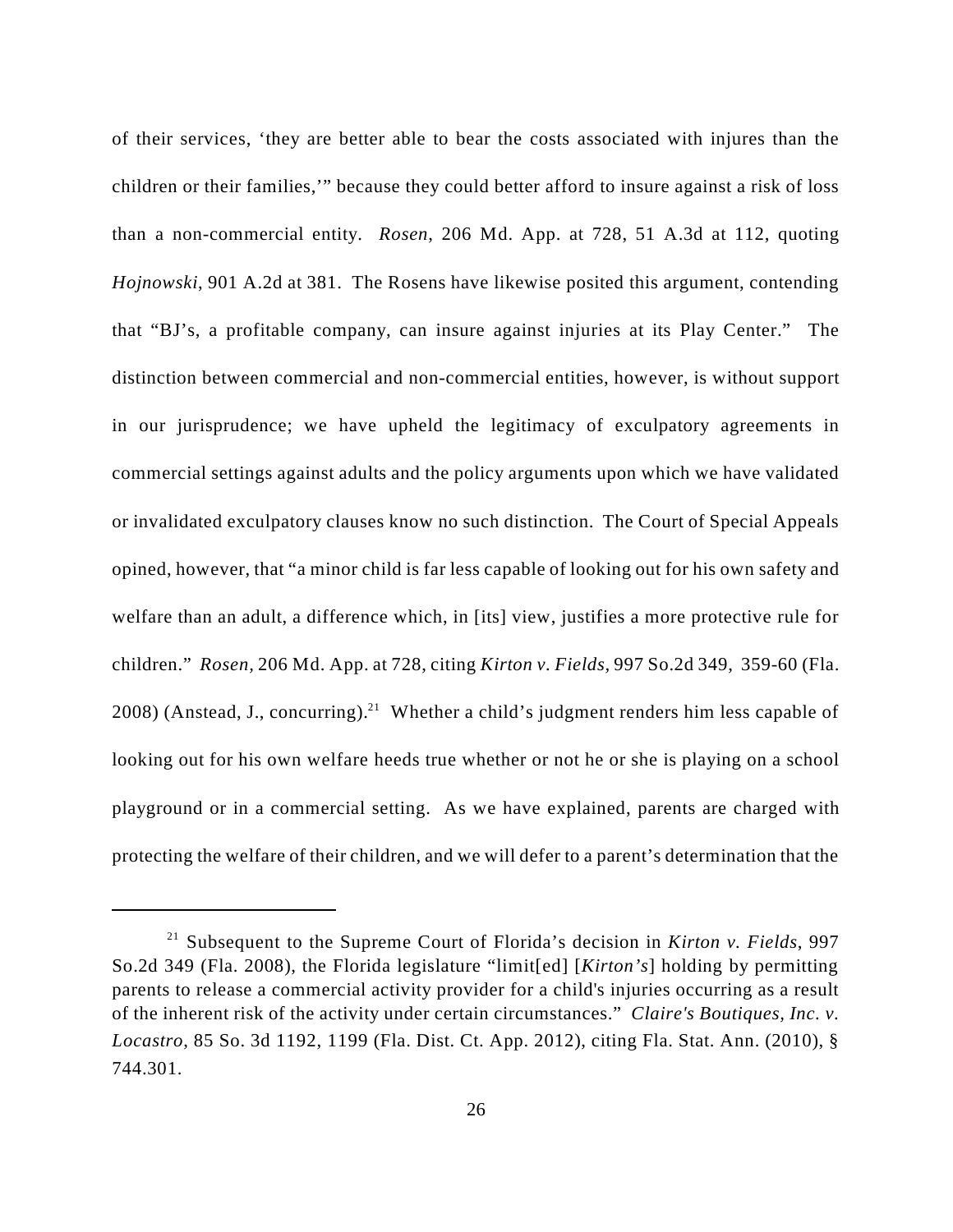potential risks of an activity are outweighed by the perceived benefit to the child when she executes an exculpation agreement.

Whether an agreement prospectively waiving a claim for negligence executed by a parent on behalf of a child should be invalidated because a commercial entity may better be able to bear the risk of loss than a non-commercial entity by purchasing insurance, moreover, is for a matter of legislative fact-finding as well as discussion of the relative balance sheets of a commercial entity and of a self-insurer, such as the State, or a religious organization, such as the Catholic Church, for example. The inherent difficultly of this line drawing was elucidated by Justice Charles Wells of the Supreme Court of Florida in his dissent in *Kirton*

*v. Fields*:

For example, is a Boy Scout or Girl Scout, YMCA, or church camp a commercial establishment or a community-based activity? Is a band trip to participate in the Macy's Thanksgiving Day parade a school or commercial activity? What definition of commercial is to be applied?

 The importance of this issue cannot be overstated because it affects so many youth activities and involves so much monetary exposure. Bands, cheerleading squads, sports teams, church choirs, and other groups that often charge for their activities and performances will not know whether they are a commercial activity because of the fees and ticket sales. How can these groups carry on their activities that are so needed by youth if the groups face exposure to large damage claims either by paying defense costs or damages? Insuring against such claims is not a realistic answer for many activity providers because insurance costs deplete already very scarce resources.

*Kirton*, 997 So. 2d at 363 (Wells, J., dissenting). As a result, we do not adopt the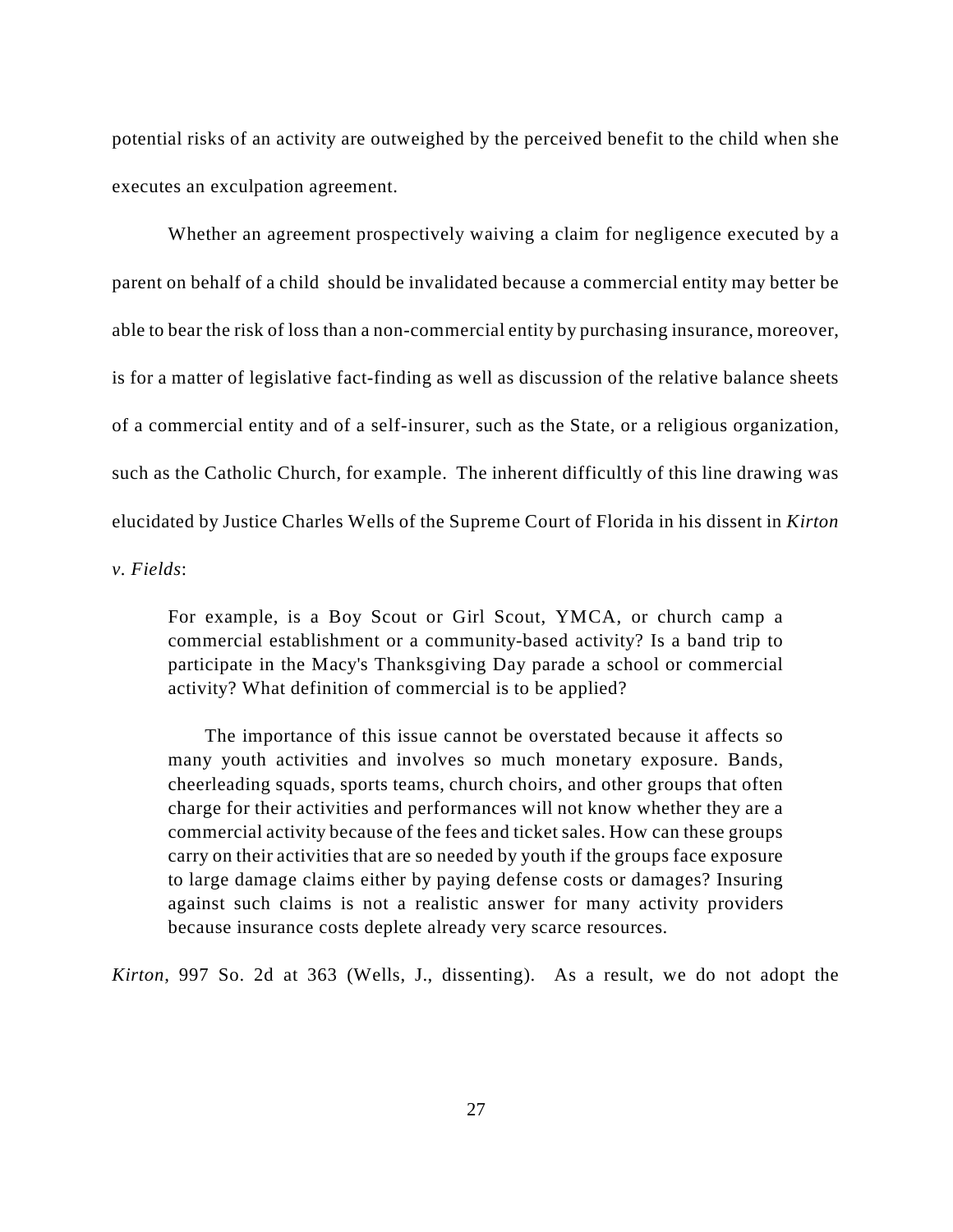commercial, non-commercial dichotomy posited by the Court of Special Appeals.<sup>22</sup>

The decision of the Court of Special Appeals also rested on the exercise of the State's

*parens patrie* authority:

"The State of Maryland has a *parens patriae* interest in caring for those, such as minors, who cannot care for themselves and the child's welfare is a consideration that is of transcendent importance when the child might . . . be in jeopardy." *In re Najasha B.*, 409 Md. 20, 33, 972 A.2d 845 (2009) (quotation omitted). Although this quote is drawn from a child-access case, the important public policy it proclaims is broad and certainly applies here, where adults may be jeopardizing the future welfare of their children by signing releases like the one at issue. It is this *parens patriae* interest which tilts the scales in favor of invalidating a parent's agreement to release his or her child's future tort claims against a "commercial enterprise," even though such an agreement, if executed by the parent on his or her own behalf, may be enforceable.

*Rosen*, 206 Md. App. at 727, 51 A.3d at 112, citing *Wolf*, 335 Md. at 531, 644 A.2d 522. The

application of the *parens patriae* doctrine has generally been invoked only in proceedings

 $22$  The Rosens and the Court of Special Appeals place significant emphasis on decisions of our sister courts that have determined that a parentally-executed exculpatory agreement is unenforceable in the commercial setting. *Rosen*, 206 Md. App. at 719, 51 A.3d at 107. As we explained, *supra*, many of these decisions rely on a legal basis not present in Maryland, that being the inability of a parent to unilaterally settle a child's tort claim. *See, e.g.*, *Meyer v. Naperville Manner, Inc.*, 634 N.E.2d 411, 414 (Ill. App. 1994). We have, moreover, explained that the commercial, non-commercial dichotomy also has no basis in Maryland law, and to the extent any policy basis may exist, it is more properly explored by the Legislature. We, therefore, find unpersuasive the decisions of our sister courts that have supported their conclusions based on the commercial nature of the contracting party. *See, e.g.*, *Hojnowski*, 901 A.2d at 388-89. We note, finally, that some of them have enforced a parentally-executed exculpatory agreement in the non-commercial setting, and have supported their holdings on bases other than the non-commercial nature of the activity. *See, e.g.*, *Zivich v. Mentor Soccer Club, Inc.*, 696 N.E.2d 201, 207 (Ohio 1998) (enforcing a parentally-signed exculpatory agreement against a minor child in favor of a non-profit soccer club, opining that the parent "did her best to protect [the injured child's] interests and [the court] will not disturb her judgment").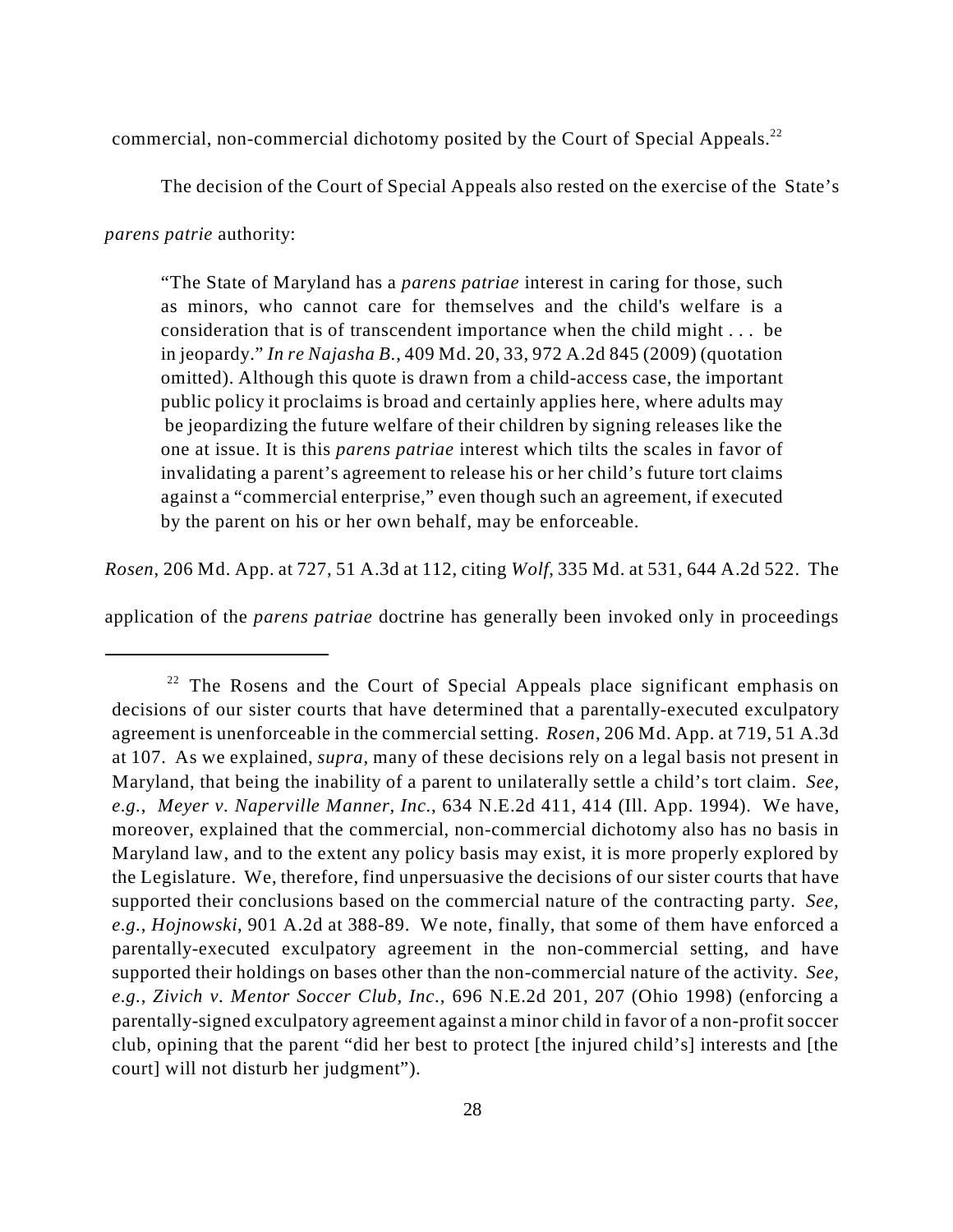where parental rights have been abrogated, pursuant to a statutory scheme, as in CINA cases.<sup>23</sup> *E.g.*, *In re Najasha B.*, 409 Md. 20, 972 A.2d 845 (2009). The State only interjects itself in CINA cases, however, because it is alleged that the parents are unfit or incapable of performing the parenting function. Section 3–801(f) of the Courts and Judicial Proceedings Article, Maryland Code (1974, 2013 Repl. Vol.) (defining a CINA as a "child who requires court intervention because . . . [t]he child's parents . . . are unable or unwilling to give proper care and attention to the child and the child's needs"); Section 5-323(d) of the Family Law Article, Maryland Code (1999, 2012 Repl. Vol.) (providing that factors to be considered when terminating parental rights include, among others, parental abuse, parental contact with the child, parental support of the child, and parental disability making her unable to care for the child's needs); Section 5-323(b) of the Family Law Article, Maryland Code (1999, 2012 Repl. Vol.) (declaring that a guardianship petition may not be granted without parental consent unless the Juvenile Court "finds by clear and convincing evidence that a parent is unfit to remain in a parental relationship with the child or that exceptional circumstances exist that would make a continuation of the parental relationship detrimental to the best interests of the child such that terminating the rights of the parent is in a child's best interests . . .").

<sup>&</sup>lt;sup>23</sup> "A 'CINA' means a child in need of assistance' who requires court intervention because: "(1) The child has been abused, has been neglected, has a developmental disability, or has a mental disorder; and (2) The child's parents, guardian, or custodian are unable or unwilling to give proper care and attention to the child and the child's needs.' [Md. Code (1974, 2006 Repl. Vol., 2008 Supp.)],  $\S$  3–801(f) and (g) [of the Courts and Judicial Proceedings Article].'" *In re Najasha B.*, 409 Md. 20, 21-22 n.1, 972 A.2d 845, 846 n.1 (2009).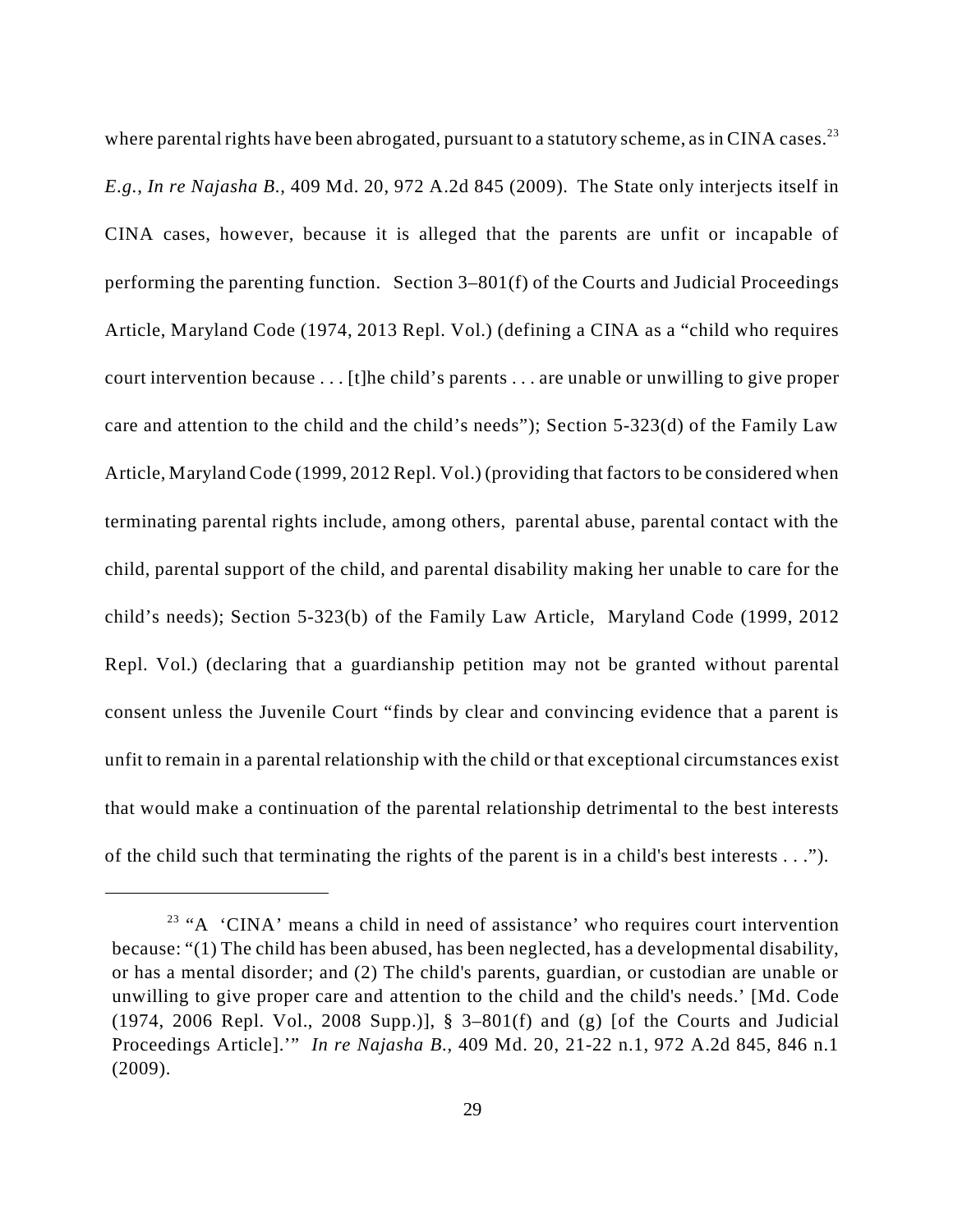By invoking the State's *parens patriae* authority in the present matter, the Court of Special Appeals relied on our decision in *In re Najasha B.*, 409 Md. 20, 972 A.2d 845. *In re Najasha B.*, however, only reflects the State's intervention when a parent is unfit or incapable of performing the parenting function, which has not been alleged in the present case.

 We have also applied the *parens patriae* doctrine in cases in which we have observed that the juvenile delinquency systems is an "extension of the doctrine of *parens patriae*, [which] viewed juvenile offenders to be in need of protection and rehabilitation rather than punishment." *In re Victor B.*, 336 Md. 85, 90, 646 A.2d 1012, 1014 (1994); *see also In re Johnson*, 254 Md. 517, 529, 255 A.2d 419, 425 (1969); *Ex Parte Cromwell*, 232 Md. 305, 308 192 A.2d 775, 777 (1963). The application of *parens patriae* in the juvenile delinquency context has no relevance to the matter *sub judice*, because the child is not an offender.

We have, thus, *never* applied *parens patriae* to invalidate, undermine, or restrict a decision, such as the instant one, made by a parent on behalf of her child in the course of the parenting role. We conclude, therefore, that the Court of Special Appeals erred by invoking the State's *parens patriae* authority to invalidate the exculpatory clause in the Kids' Club Rules agreement.

> **JUDGMENT OF THE COURT OF SPECIAL APPEALS REVERSED AND CASE REMANDED TO THAT COURT WITH INSTRUCTIONS TO AFFIRM THE JUDGMENT OF THE CIRCUIT** COURT FOR BALTIMORE COUNTY. **RESPONDENT TO PAY COSTS.**

> > 30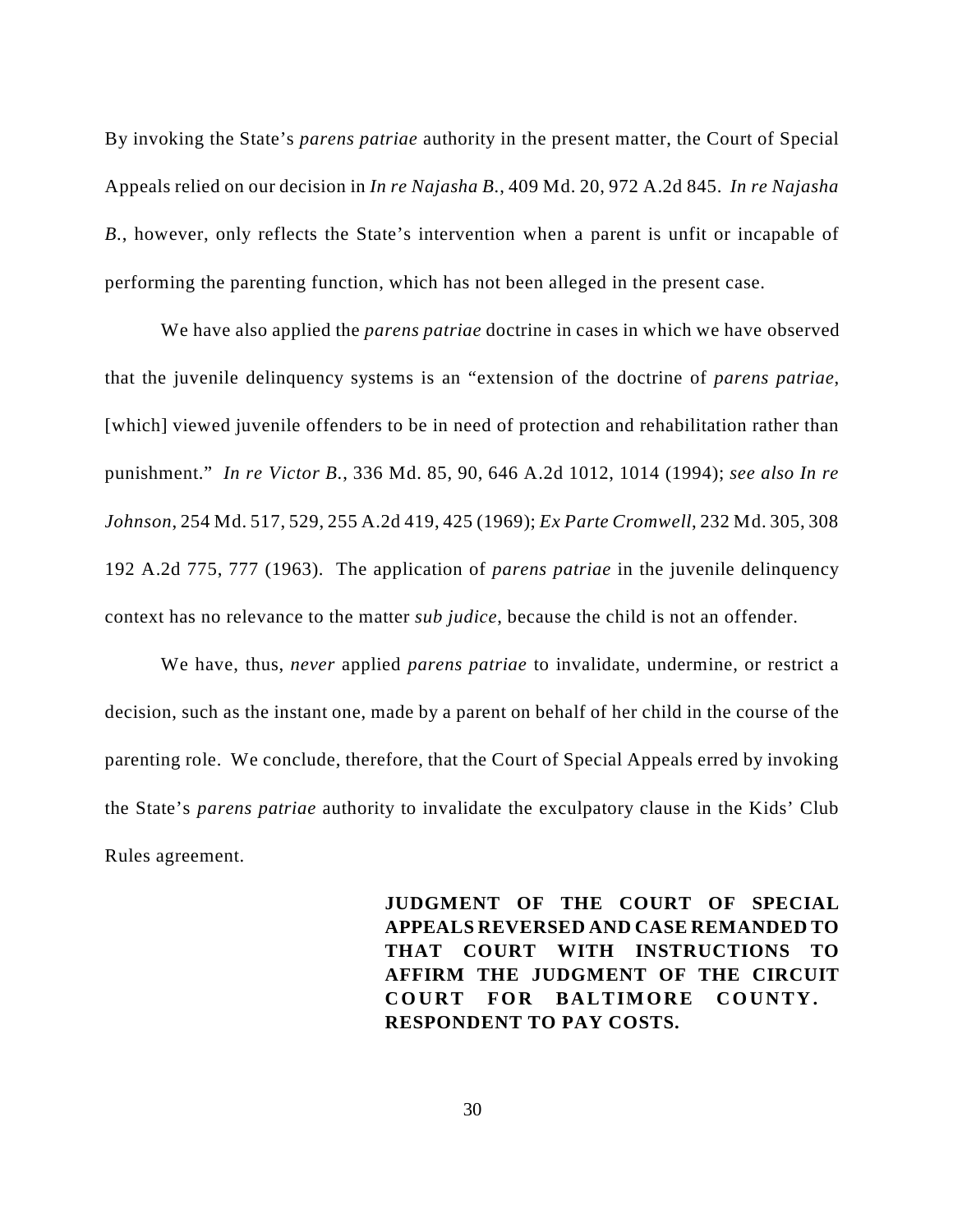#### IN THE COURT OF APPEALS OF MARYLAND

No. 99

September Term, 2012

#### BJ'S WHOLESALE CLUB, INC.

 $\overline{a}$ 

 $\overline{a}$ 

 $\overline{a}$ 

 $\overline{a}$ 

v.

RUSSELL ROSEN, Individually, etc., et al.

Barbera, C.J. Harrell Battaglia Greene Adkins McDonald Raker, Irma S. (Retired, Specially Assigned),

JJ.

Dissenting Opinion by Adkins, J., which McDonald, J. joins

Filed: November 27, 2013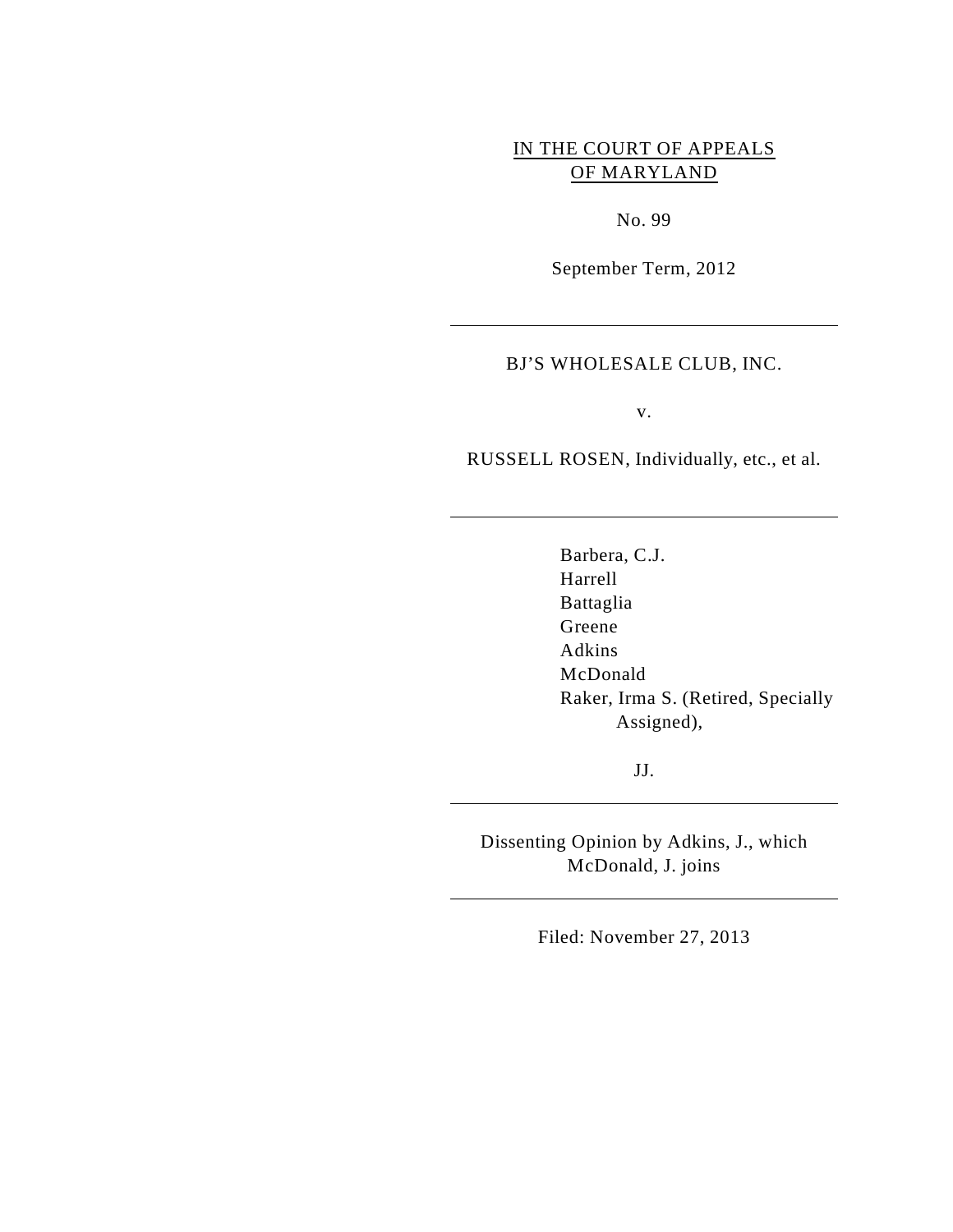The Majority holds that exculpatory agreements in which parents prospectively waive their child's legal claims arising from a commercial entity's negligence are valid. Relying on *Wolf v. Ford*, 335 Md. 525, 535, 644 A.2d 522, 527 (1994), the Majority bases its decision on a societal expectation, enunciated by Maryland statutes and common law, that parents have the authority to make decisions concerning their child's welfare. In adopting a position held by a minority of states, the Majority has ignored the significant public policy interests in invalidating these prospective exculpatory agreements when a commercial entity contracts with a consumer. Such exculpatory agreements are directly adverse to the interests of minors, and ultimately shift the costs of commercial entities' negligence to families and the State. For these reasons, I respectfully dissent.

In *Wolf v. Ford*, this Court hoped to promote freedom of contract by announcing that we would generally enforce exculpatory clauses. 335 Md. at 535, 644 A.2d at 527. Nevertheless, we recognized three exceptions to enforcement when exculpatory agreements: (1) covered extreme forms of negligence; (2) were a result of unequal bargaining power; or, (3) covered transactions that affected the public interest. *Wolf*, 335 Md. at 531–32, 644 A.2d at 525–26. Concerning the third exception, we declined to adopt the test followed by other states and the federal circuit for when a transaction involves the public interest. *Wolf*, 335 Md. at 535, 644 A.2d at 527. Instead, we announced a totality of the circumstances test based on societal expectations. *Id*. ("The ultimate determination of what constitutes the public interest must be made considering the totality of the circumstances of any given case against the backdrop of current societal expectations.").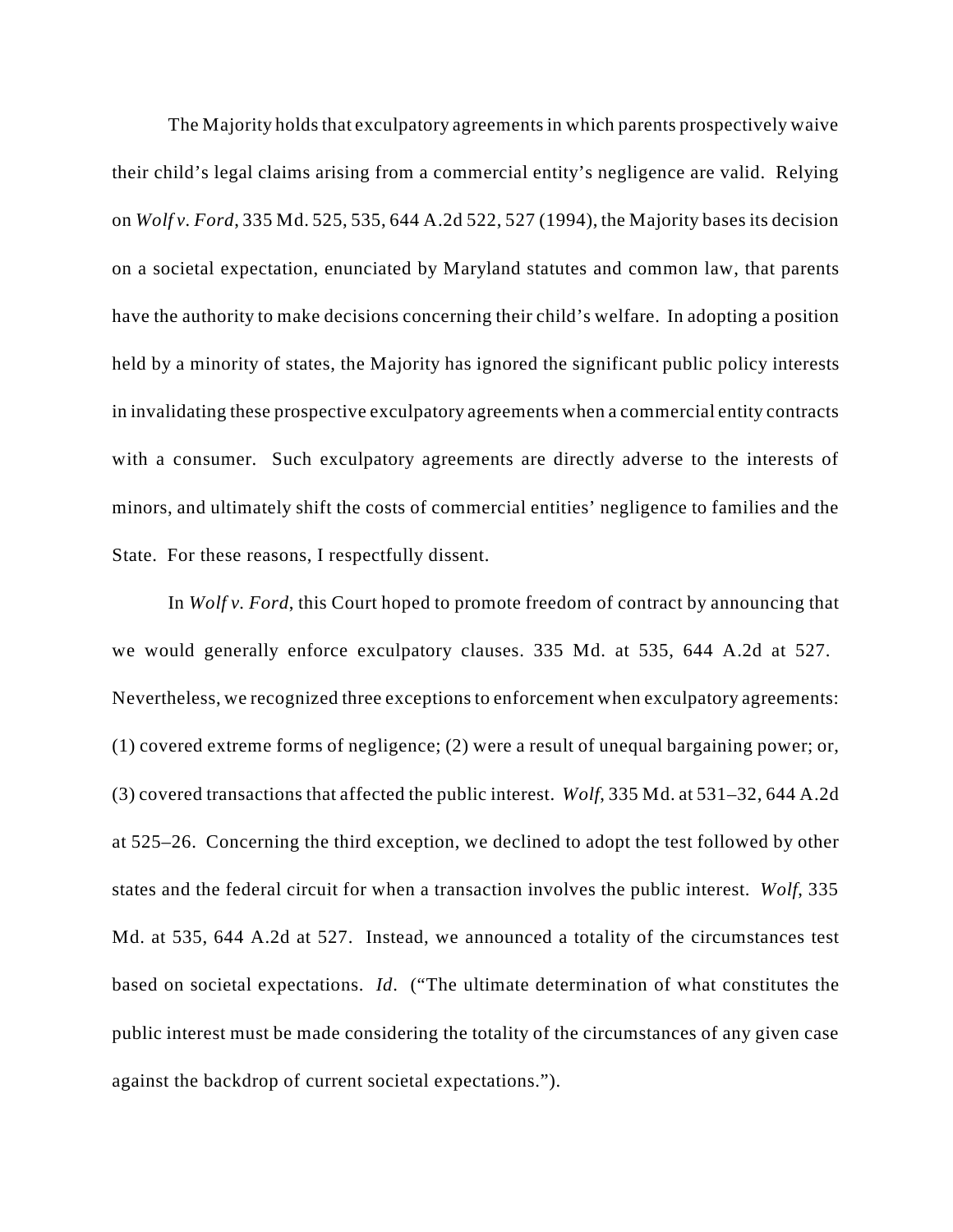We did not take the opportunity to define "societal expectations" in *Wolf*. Although the appropriate method for defining the legal concept of "societal expectations" is debatable, I do not quarrel with the Majority's conclusion that "parents are empowered to make significant decisions on behalf of their children." Maj. Slip Op. at 16.

Yet when dealing with children, we must keep in mind that circuit courts act as *parens patriae*, and parental authority is subject to judicial determinations of public policy affecting the welfare of minor children.<sup>1</sup> In applying *Wolf* to decide whether the exculpatory and indemnification clauses required by BJ's Wholesale Club, Inc. adversely affect the public interest, we bear in mind our *parens patriae* role with respect to minor children.

Although Maryland has not considered the enforceability of exculpatory agreements such as these, many other jurisdictions have done so, and the majority have held them unenforceable. *See Galloway v. State*, 790 N.W.2d 252, 258 (Iowa 2010) ("Like a clear

 $<sup>1</sup>$  As this Court has explained,</sup>

The *parens patriae* jurisdiction of circuit courts in this State is well established. The words *parens patriae*, meaning, "father of the country," refer to the State's sovereign power of guardianship over minors and other persons under disability. It is a fundamental common law concept that the jurisdiction of courts of equity over such persons is plenary so as to afford whatever relief may be necessary to protect the individual's best interests.

*Wentzel v. Montgomery Gen. Hosp., Inc*., 293 Md. 685, 702, 447 A.2d 1244, 1253 (1982) (citations omitted); *see also In re Adoption/Guardianship of Victor A*., 386 Md. 288, 300–01, 872 A.2d 662, 669 (2005) ("A parent's right to raise his or her children, however, is not beyond limitation, and there may be countervailing considerations that the State, pursuant to its *parens patriae* authority, must protect.").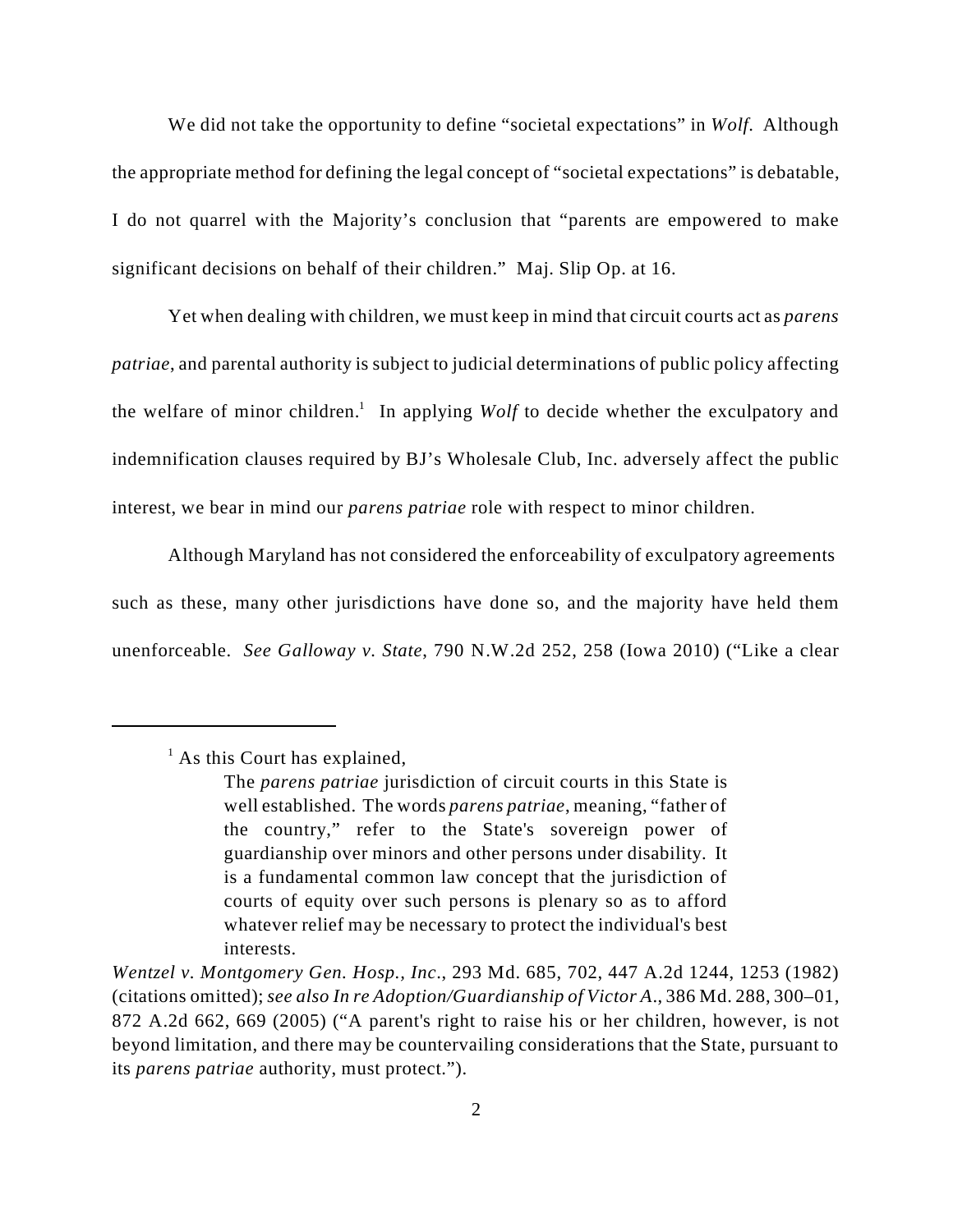majority of other courts deciding such releases are unenforceable, we believe the strong policy in favor of protecting children must trump any competing interest of parents and tortfeasors in their freedom to contractually nullify a minor child's personal injury claim before an injury occurs."); *see also Kirton v. Fields*, 997 So.2d 349, 356 (Fla. 2008) ("In holding that pre-injury releases executed by parents on behalf of minor children are unenforceable for participation in commercial activities, we are in agreement with the majority of other jurisdictions."), *superseded by statute*, Fla. Stat. Ann. § 744.301 (West); *Woodman v. Kera, LLC,* 785 N.W.2d 1 (Mich. 2010) (pre-injury waiver of liability of commercial children's play facility unenforceable); *Doyle v. Bowdoin College*, 403 A.2d 1206, 1208 n.3 (Me. 1979) (parent or guardian cannot release college and directors of summer hockey clinic); *Hawkins v. Peart,* 37 P.3d 1062 (Utah 2001) (parent's release and indemnification of commercial trail guide service violates public policy), *superseded by statute* Utah Code Ann. 1953 § 78B-4-203 *as recognized in Penunuri v. Sundance Partners, Ltd.*, 301 P.3d 984, 990 n.43 (Utah 2013); *see also* 75 A.L.R. 6th 1 (originally published in 2012) ("The general rule has been stated throughout the years as follows: generally, a parent cannot compromise or release a minor child's cause of action absent statutory authority."). The Court of Special Appeals aptly describes such exculpatory clauses as promoting a "misalignment of incentives," and points out that commercial enterprises are in a better position not only to control their premises and employees, but also to carry insurance against liability for negligence. *Rosen v. BJ's Wholesale Club, Inc*., 206 Md. App. 708, 725–28, 51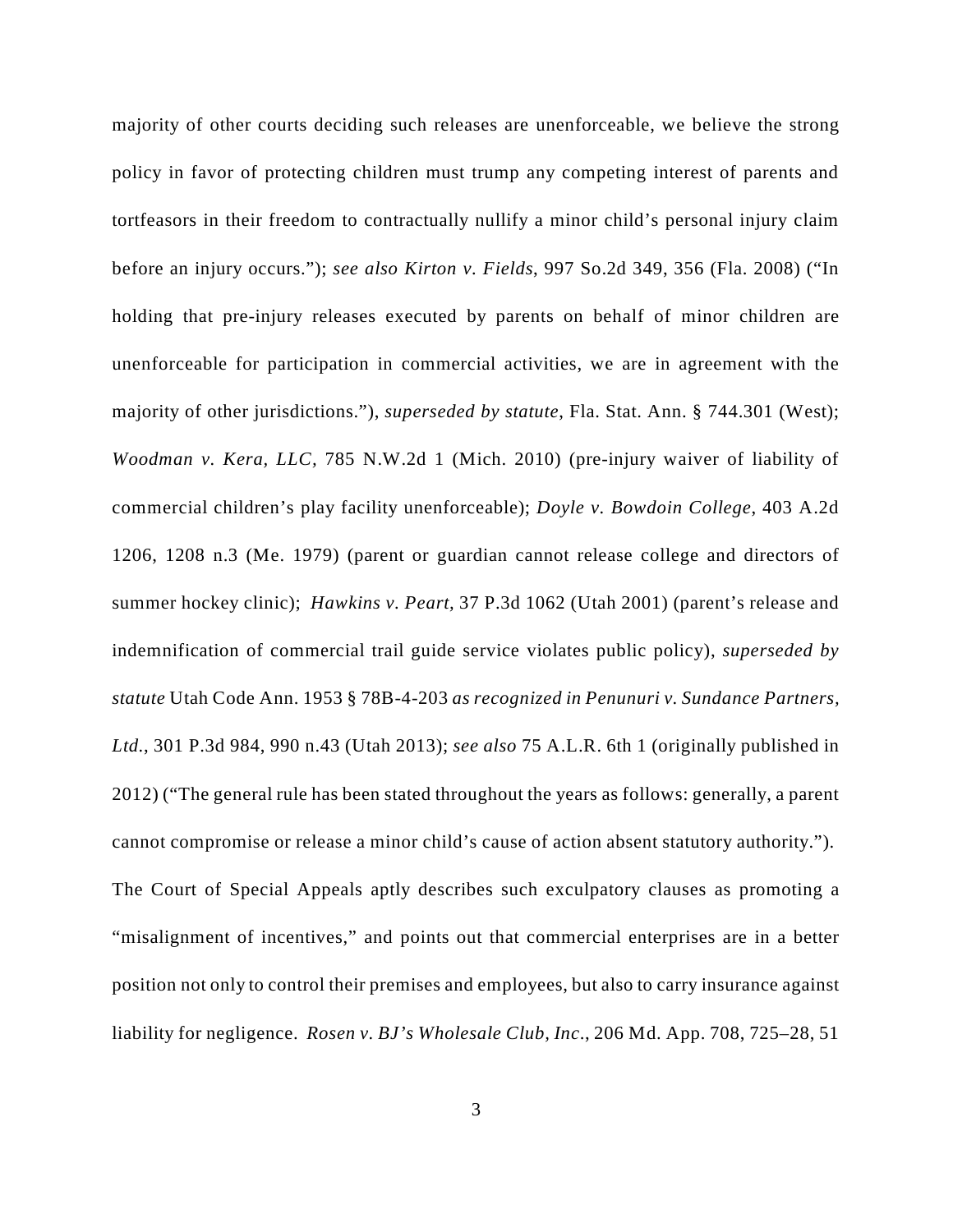A.3d 100, 111–12 (2012).

 In rejecting this majority rule, the Majority places heavy weight on a Maryland statute that authorizes a parent to terminate litigation on behalf of their minor children. Section 6- 405(a) of the Courts and Judicial Proceedings Article ("CJP"), provides: "[a]ny action . . . brought by a next friend for the benefit of a minor may be settled by the next friend." Md. Code (1973, 2013 Repl. Vol.). The majority reasons that because Maryland legislation has given parents the power to settle lawsuits for their children, they should also be able to release their children's claims of negligence before any injury occurs.<sup>2</sup> But it fails to grapple with Petitioner's claim that a pre-injury waiver of a negligence claim is "fundamentally different" from a release of a claim post-injury. I agree with Petitioner, and submit that the differences between a pre-injury and post-injury release cannot be overstated. With a preinjury release, the business that secures the release is immunized from the effects of future negligent conduct. This immunization has a natural tendency to foster negligent practices which are injurious to children. On the other hand, a post-injury release, or settlement of a litigation under CJP § 6-405(b) does not foster negligent practices because the negligent act has already occurred. Moreover, with a post-injury release, the parent is informed of the

<sup>&</sup>lt;sup>2</sup>To be sure, some out-of-state cases rely on the absence of a right to settle pending litigation as one of the factors supporting their conclusion that such exculpatory clauses are not enforceable. *See, e.g., Scott v. Pacific West Mountain Resort*, 834 P.2d 6 (Wash. 1992); *Hawkins v. Peart*, 37 P.3d 1062 (Utah 2001). Maryland by statute has granted parents the right to settle litigation on behalf of their children. *See* CJP § 6-405. But, as I explain in the text, I do not view this statutory authorization for parents to settle litigation on behalf of their children, as support for a decision to enforce a pre-injury exculpatory clause.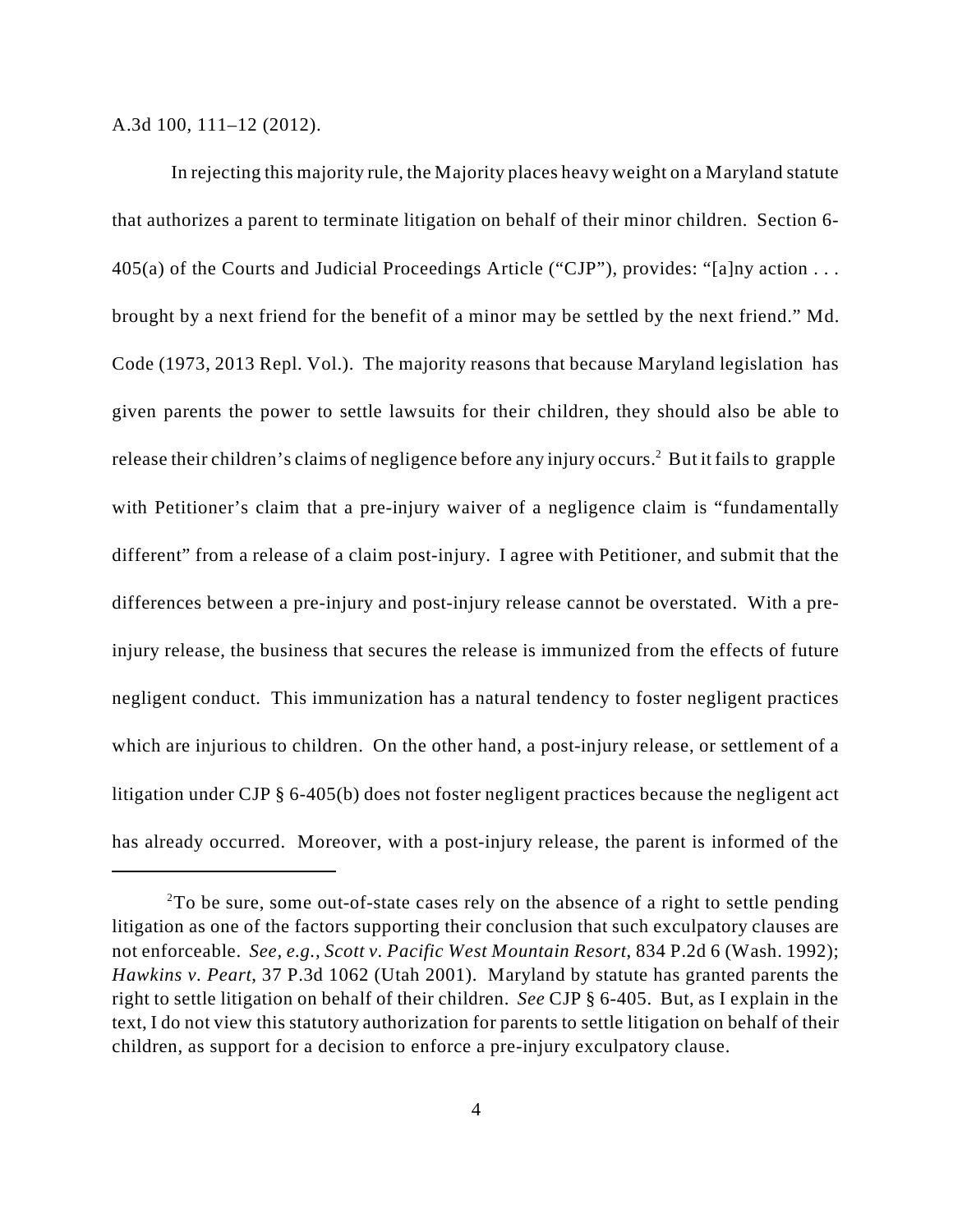nature of the negligence, the extent of the child's injury, and is in a position to negotiate. This pre-injury versus post-injury distinction is vitally important, and the Majority, in my view, glosses over it.

I would not extrapolate from CJP § 6-405, as the Majority does, that the General Assembly created a policy that means that a parent can release from all liability a business that promises to care for their children in return for their shopping dollars. Section 6-405 is legislation that promotes the settlement of lawsuits, a longstanding public policy goal. *See Chertkof v. Harry C. Weiskittel Co.*, 251 Md. 544, 550, 248 A.2d 373, 377 (1968) ("Courts look with favor upon the compromise or settlement of law suits in the interest of efficient and economical administration of justice and the lessening of friction and acrimony."). But unlike pre-injury exculpatory clauses, settlement of lawsuits resolves only past conduct, and has little to no impact on an organization's incentive to maintain safe practices and safe premises. In objectively examining the terms of CJP § 6-405, we have no reason to think that the legislature also considered and rejected as unimportant the negative ramifications of parents handing over the care of their children, and giving the caretaker immunity from negligence. In deciding whether businesses who take responsibility for children can immunize themselves from liability for negligence, we should not rest on CJP § 6-405 to delineate policy. Rather, we should note the *absence* of any legislation authorizing parents to sign pre-injury releases for their children. In addition to their fundamental rights to raise their children, parents have been given various rights by statute, but never has the legislature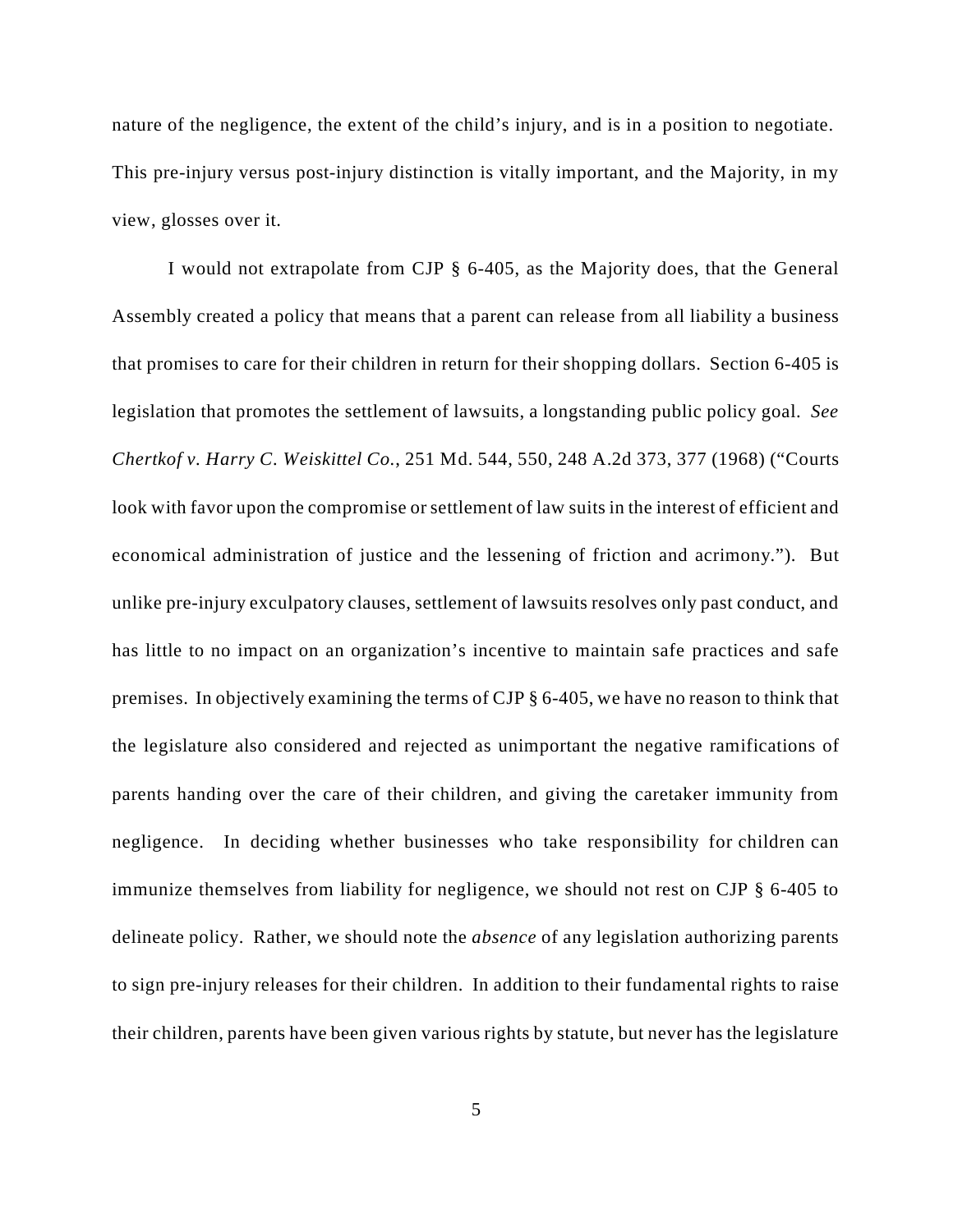authorized them to execute this type of release.

When the *Wolf* test is properly applied, we look to the totality of the public interests touched by exculpatory clauses. *Wolf*, 335 Md. at 535, 644 A.2d at 527. Parents are signing away their child's legal right without knowing what injury will befall their child, without equal bargaining strength and without the opportunity to negotiate. *Id*. In cases like this, where the exculpatory clause is signed as part of a membership agreement at a shopping center, parents may not even be fully cognizant of the decision they are making. *Hojnowski v. Vans Skate Park*, 187 N.J. 323, 334 (N.J. 2006) ("[A]t the time a parent decides to release the potential tort claims of his or her child, the parent may not fully understand the consequences of that action[.]") Indeed, at the time that this agreement was signed, one of the Petitioners' children had not yet been born.

If the business entity's negligence leads to injury of a child, the burden of dealing with the aftermath shifts from the responsible tortfeasor to the backs of young families in Maryland, and potentially, the State itself. The Majority does not address this concern, or identify it as a policy interest that should factor into its totality of the circumstances test. In this case, five-year-old Ephraim Rosen allegedly suffered serious injury when he fell off the "Hippo" play apparatus, onto a concrete floor covered only by thin carpet, without the thick foam padding located in most of the play area. As a result, he required emergency transportation and a craniectomy. Assuming the truth of the allegations, the burden for paying for this medical care has shifted from the negligent party, who is in the best position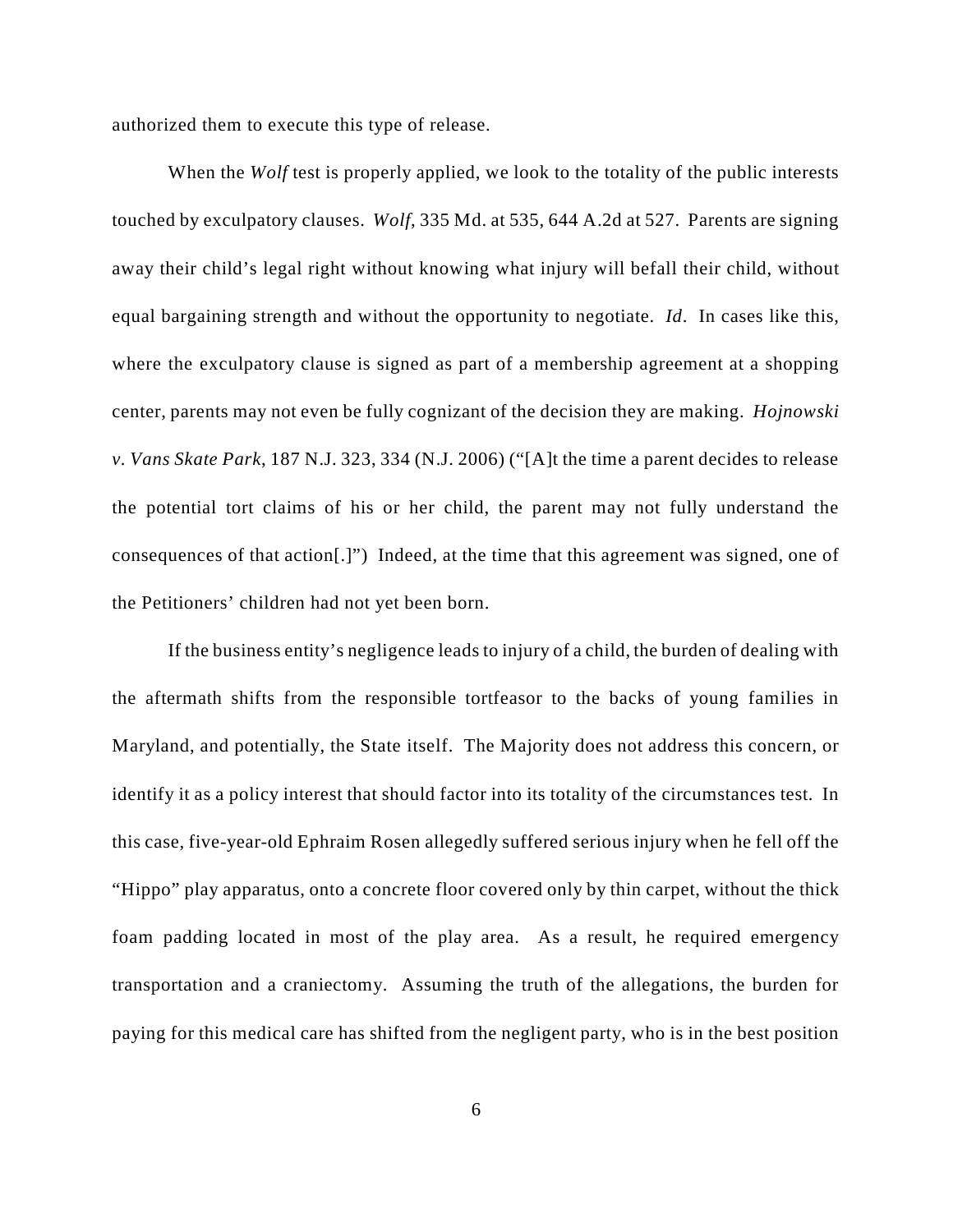to insure against its negligence, to the victim, or perhaps the hospital, or a governmental entity.

The Majority worries that holding this exculpatory clause unenforceable would negatively impact non-profit entities who provide services for children, and that recognizing an exception for commercial entities would lead to inscrutable line-drawing issues. Maj. Slip Op. at 26–28. Relying on a dissenting opinion in *Kirton*, 997 So.2d at 363, the Majority posits that the line between commercial and non-commercial entities will be difficult to draw. Maj. Slip Op. at 27–28. I do not share these misgivings, because I believe we sit to draw such lines. I am confident that we could do so in a principled manner.

Finally, although the question is a closer one, I agree with the Court of Special Appeals that the same public policy interests that render such exculpatory clauses unenforceable apply with equal force to the indemnification clause. Undoubtedly, the same public policy interests concerning cost-shifting apply. Moreover, the *parens patriae* interest is meant to afford "protection in the law to the rights of those who are unable effectively to protect those rights themselves." *Childress v. Madison County*, 777 S.W.2d 1, 7 (Tenn. Ct. App. 1989)*.* And the same issues that prevent a parent from adequately protecting their children in signing the exculpatory clause—namely, the unequal bargaining position and inability to negotiate—are at play when signing the indemnification clause. I agree with our intermediate court that to hold otherwise "would be contradictory [and] . . . effectively undercut a minor's rights to sue by allowing indemnity clauses that make such suits for all